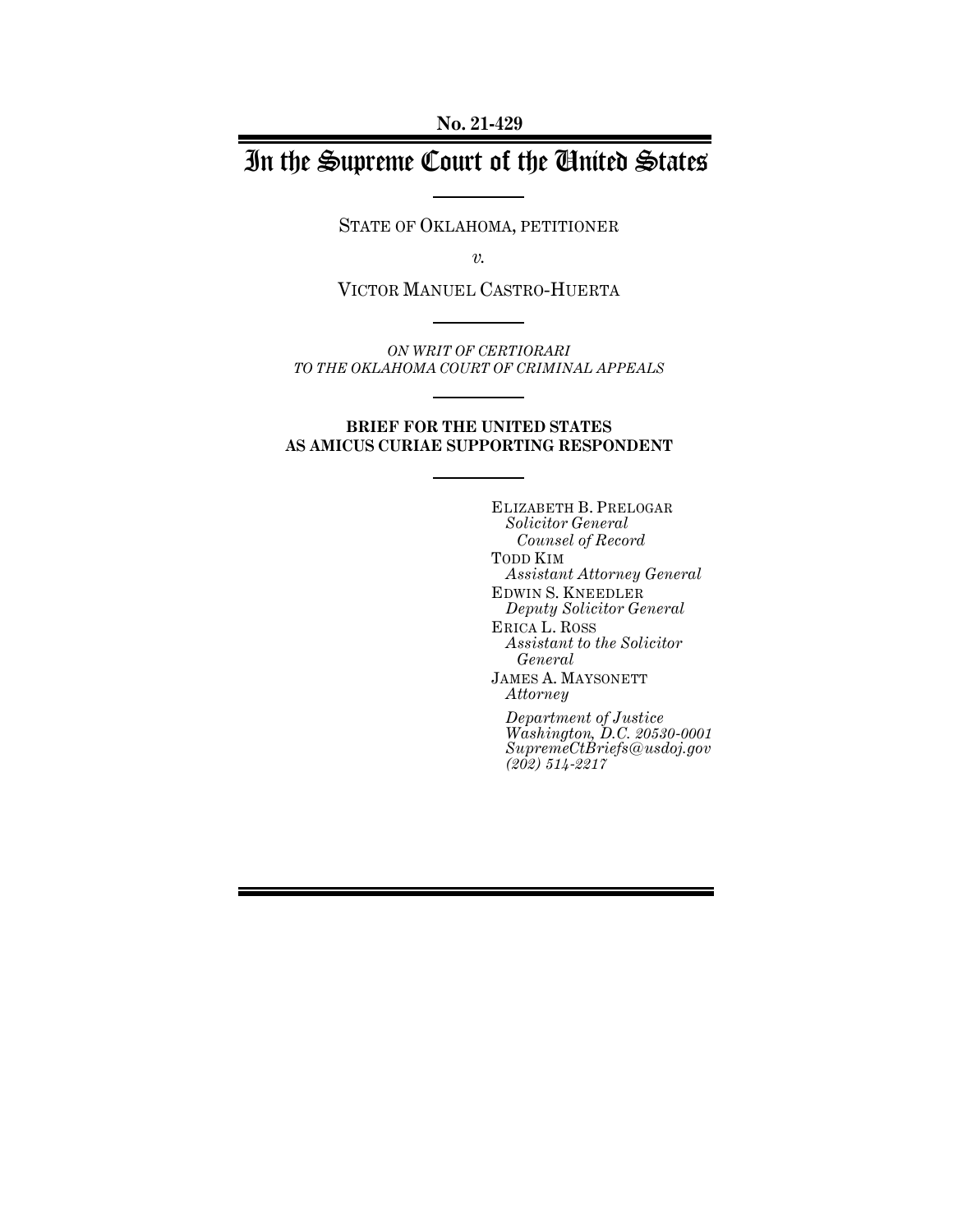# **QUESTION PRESENTED**

Whether the State of Oklahoma has jurisdiction, concurrent with the United States, to prosecute non-Indians for crimes against Indians committed in Indian country.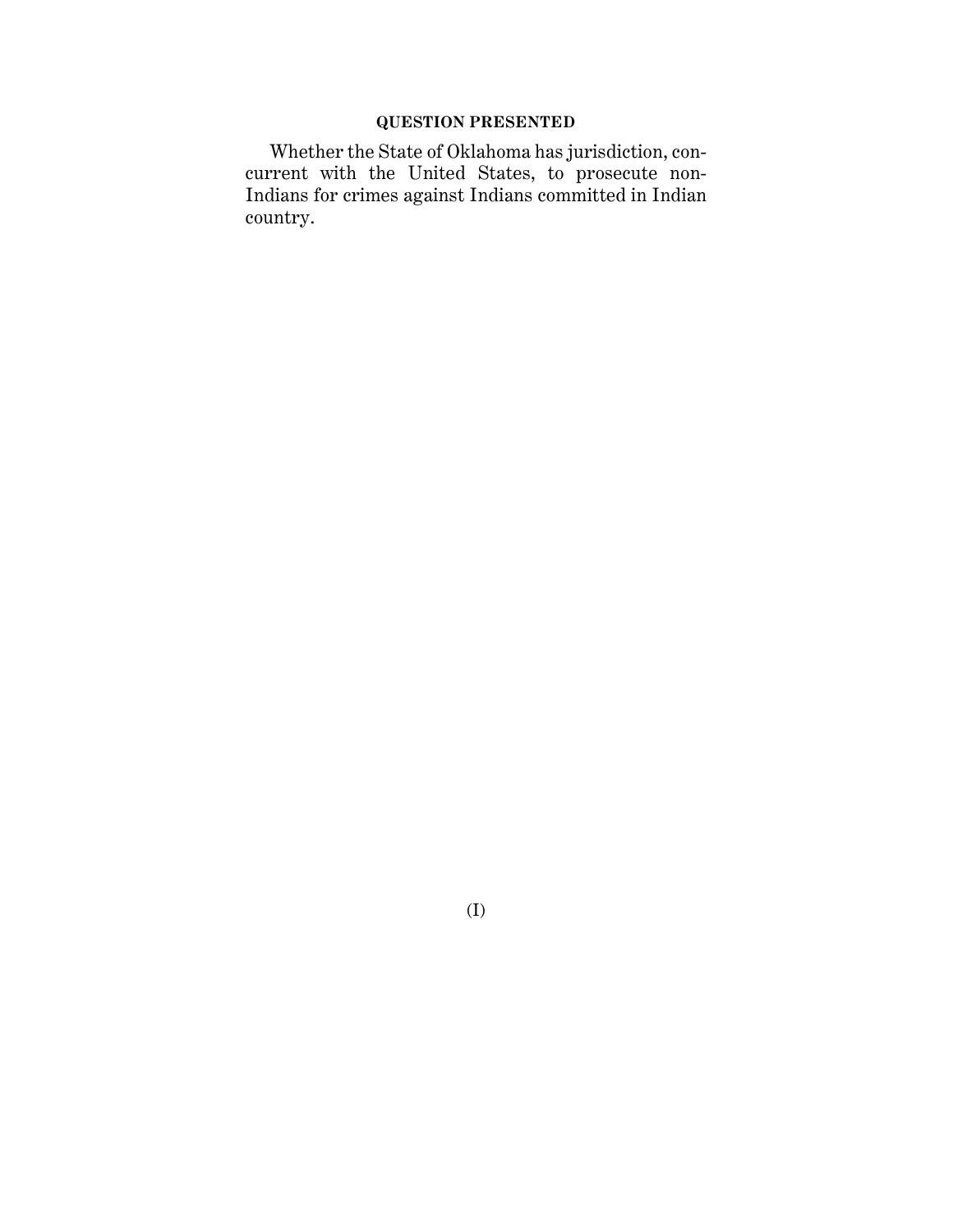# **TABLE OF CONTENTS**

Page

| Argument: |                                                     |    |
|-----------|-----------------------------------------------------|----|
|           | Unless Congress provides otherwise, the federal     |    |
|           | government's criminal jurisdiction over offenses    |    |
|           | committed by non-Indians against Indians in Indian  |    |
|           |                                                     |    |
|           | A. Section 1152's text and history demonstrate that |    |
|           | the federal government has exclusive jurisdiction   |    |
|           | over crimes by non-Indians against Indians in       |    |
|           |                                                     |    |
| В.        | Congress has consistently acted on and confirmed    |    |
|           | the understanding that States lack jurisdiction     |    |
|           | over offenses committed by non-Indians against      |    |
|           |                                                     |    |
| C.        | This Court has long recognized that States do       |    |
|           | not generally have jurisdiction over offenses by    |    |
|           | non-Indians against Indians in Indian country 23    |    |
| D.        | The State's remaining arguments lack merit 29       |    |
|           |                                                     | 33 |
|           |                                                     |    |

# **TABLE OF AUTHORITIES**

# Cases:

| Bosse v. State:                                    |  |
|----------------------------------------------------|--|
| 484 P.3d 286 (Okla. Crim. App.), mandate stayed,   |  |
| 141 S. Ct. 2696 (2021), cert. dismissed,           |  |
|                                                    |  |
| 499 P.3d 23 (Okla. Crim. App. 2021), cert. denied, |  |
|                                                    |  |

# (III)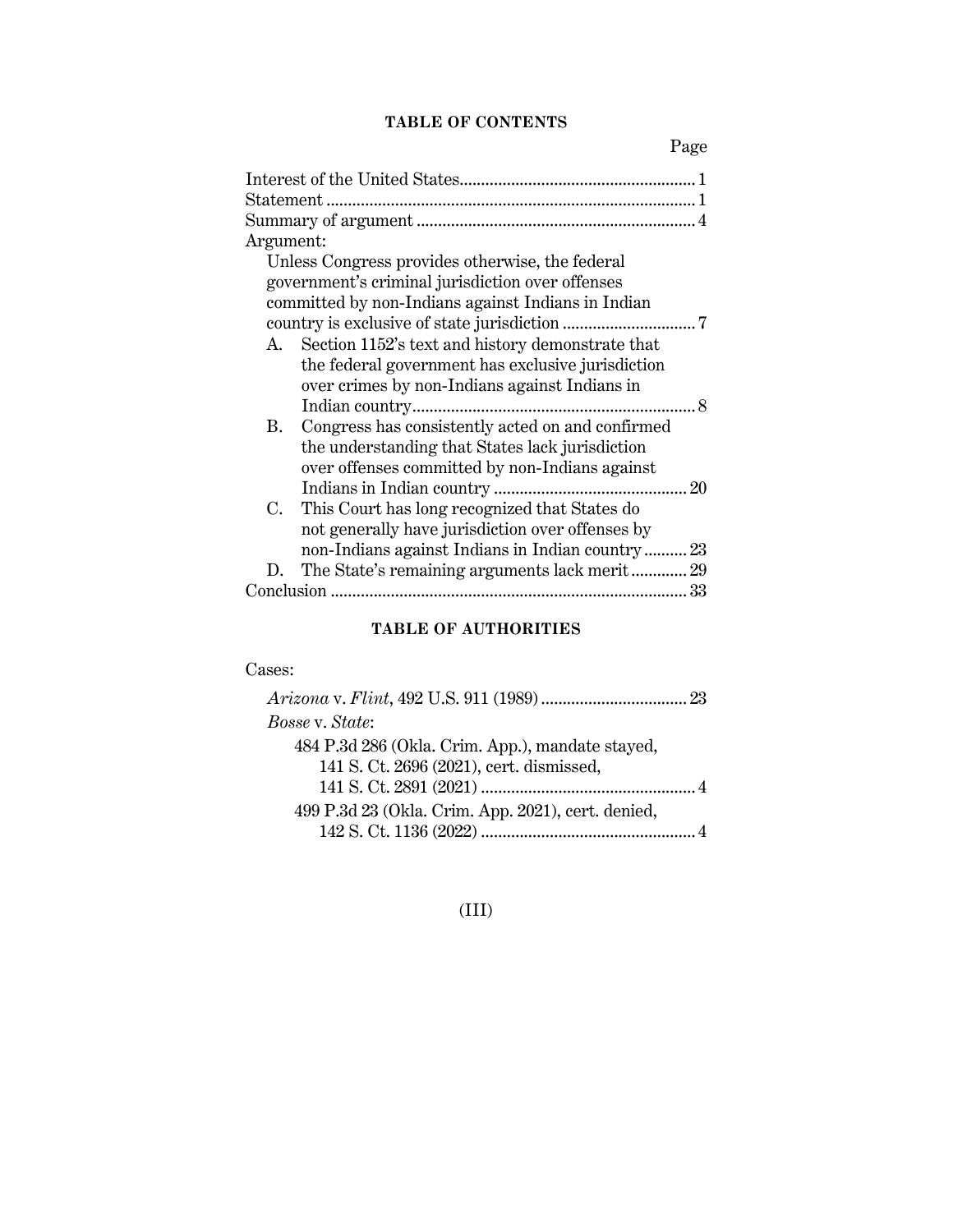| Cases—Continued:                                                                                         | Page |
|----------------------------------------------------------------------------------------------------------|------|
| Cotton Petroleum Corp. v. New Mexico,                                                                    |      |
| County of Oneida v. Oneida Indian Nation of New                                                          |      |
| County of Yakima v. Confederated Tribes & Bands<br>of the Yakima Indian Nation, 502 U.S. 251 (1992)  28  |      |
| Donnelly v. United States, 228 U.S. 243 (1913)  9, 11, 18, 19                                            |      |
| Draper v. United States, 164 U.S. 240 (1896) 18                                                          |      |
|                                                                                                          |      |
| Fort Leavenworth R.R. v. Lowe, 114 U.S. 525 (1885) 9<br>Kennerly v. District Court of the Ninth Judicial |      |
|                                                                                                          |      |
| McClanahan v. Arizona State Tax Comm'n,                                                                  |      |
| McGirt v. Oklahoma, 140 S. Ct. 2452 (2020)  passim                                                       |      |
| Negonsott v. Samuels, 507 U.S. 99 (1993) 2, 10, 20, 21                                                   |      |
| Nevada v. Hicks, 533 U.S. 353 (2001) 25, 27, 31                                                          |      |
| New Mexico v. Mescalero Apache Tribe,                                                                    |      |
|                                                                                                          |      |
| New York ex rel. Cutler v. Dibble,                                                                       |      |
|                                                                                                          |      |
| New York ex rel. Ray v. Martin,                                                                          |      |
|                                                                                                          |      |
| Oliphant v. Suquamish Indian Tribe,                                                                      |      |
| Oneida Indian Nation of New York v. County of                                                            |      |
|                                                                                                          |      |
|                                                                                                          |      |
| Roth v. State, 499 P.3d 23 (Okla. Crim. App. 2021),<br>petition for cert. pending, No. 21-914            |      |
|                                                                                                          |      |
|                                                                                                          |      |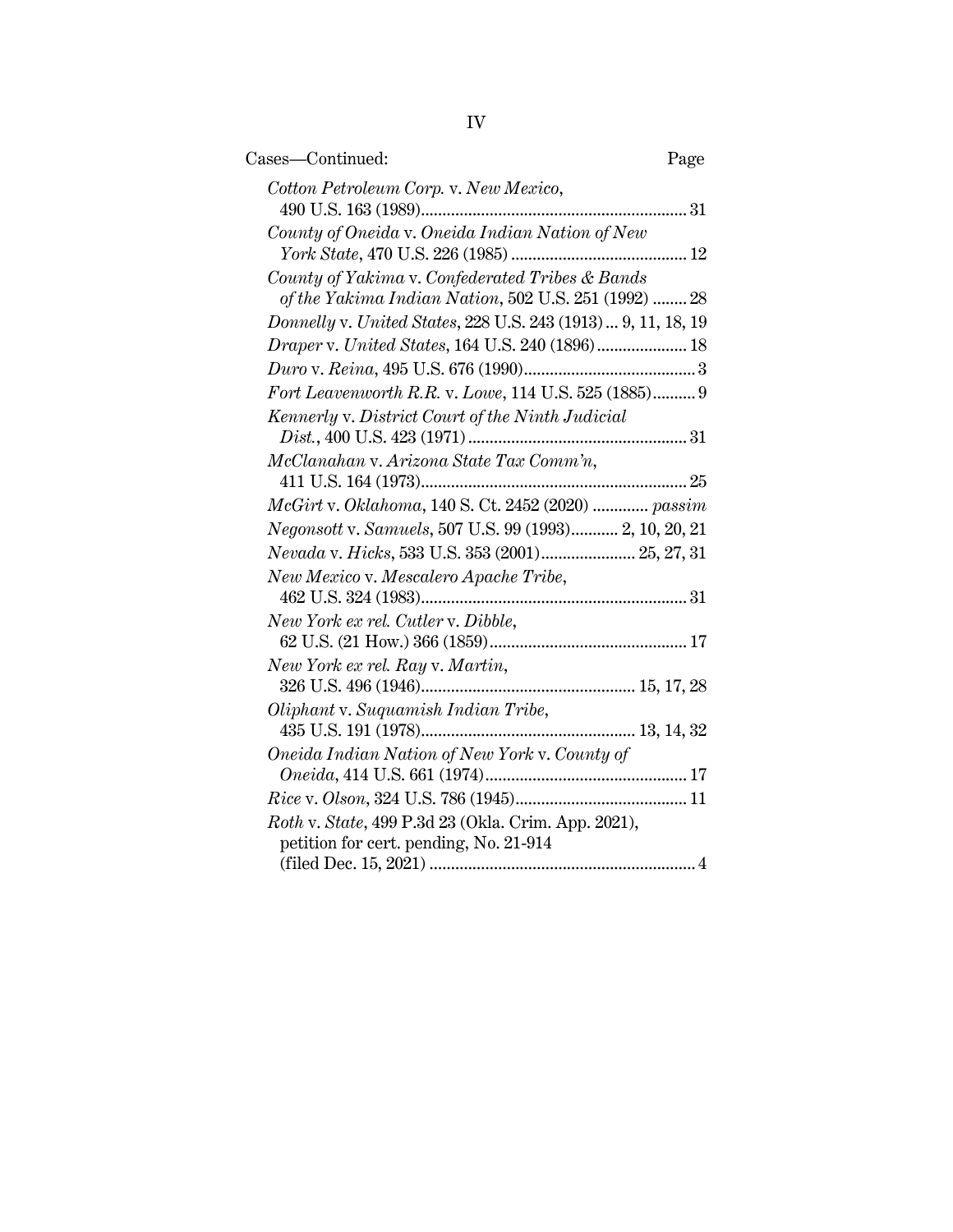| Cases—Continued:                                          | Page |
|-----------------------------------------------------------|------|
| Seymour v. Superintendent of Washington State             |      |
|                                                           |      |
|                                                           |      |
|                                                           |      |
| State v. Cungtion, 969 N.W.2d 501 (Iowa 2022) 30          |      |
| State v. Flint, 756 P.2d 324 (Ariz. App. 1988),           |      |
| State v. Greenwalt, 663 P.2d 1178 (Mont. 1983) 30         |      |
| State v. Jackson, 16 N.W.2d 752 (Minn. 1944) 30           |      |
|                                                           |      |
| State v. Larson, 455 N.W.2d 600 (S.D. 1990) 30            |      |
| State v. McAlhaney, 17 S.E.2d 352 (N.C. 1941)  30         |      |
| State v. Nobles, 818 S.E. 2d 129 (N.C. Ct. App. 2018)  30 |      |
|                                                           |      |
| <i>State v. Sebastian, 701 A.2d 13 (Conn. 1997),</i>      |      |
|                                                           |      |
|                                                           |      |
|                                                           |      |
| Three Affiliated Tribes of the Fort Berthold              |      |
| Reservation v. Wold Engineering, P.C.,                    |      |
|                                                           |      |
| United States v. Antelope, 430 U.S. 641 (1977)  18        |      |
| United States v. Bruce, 394 F.3d 1215 (9th Cir. 2005) 30  |      |
| United States v. Bryant, 579 U.S. 140 (2016) 25, 26, 27   |      |
| United States v. Cisna, 25 F. Cas. 422                    |      |
|                                                           |      |
| United States v. Haymond, 139 S. Ct. 2369 (2019) 33       |      |
| United States v. John, 437 U.S. 634 (1978) 10             |      |
| United States v. Kagama, 118 U.S. 375 (1886) 11, 18, 20   |      |
| United States v. Langford, 641 F.3d 1195                  |      |
|                                                           |      |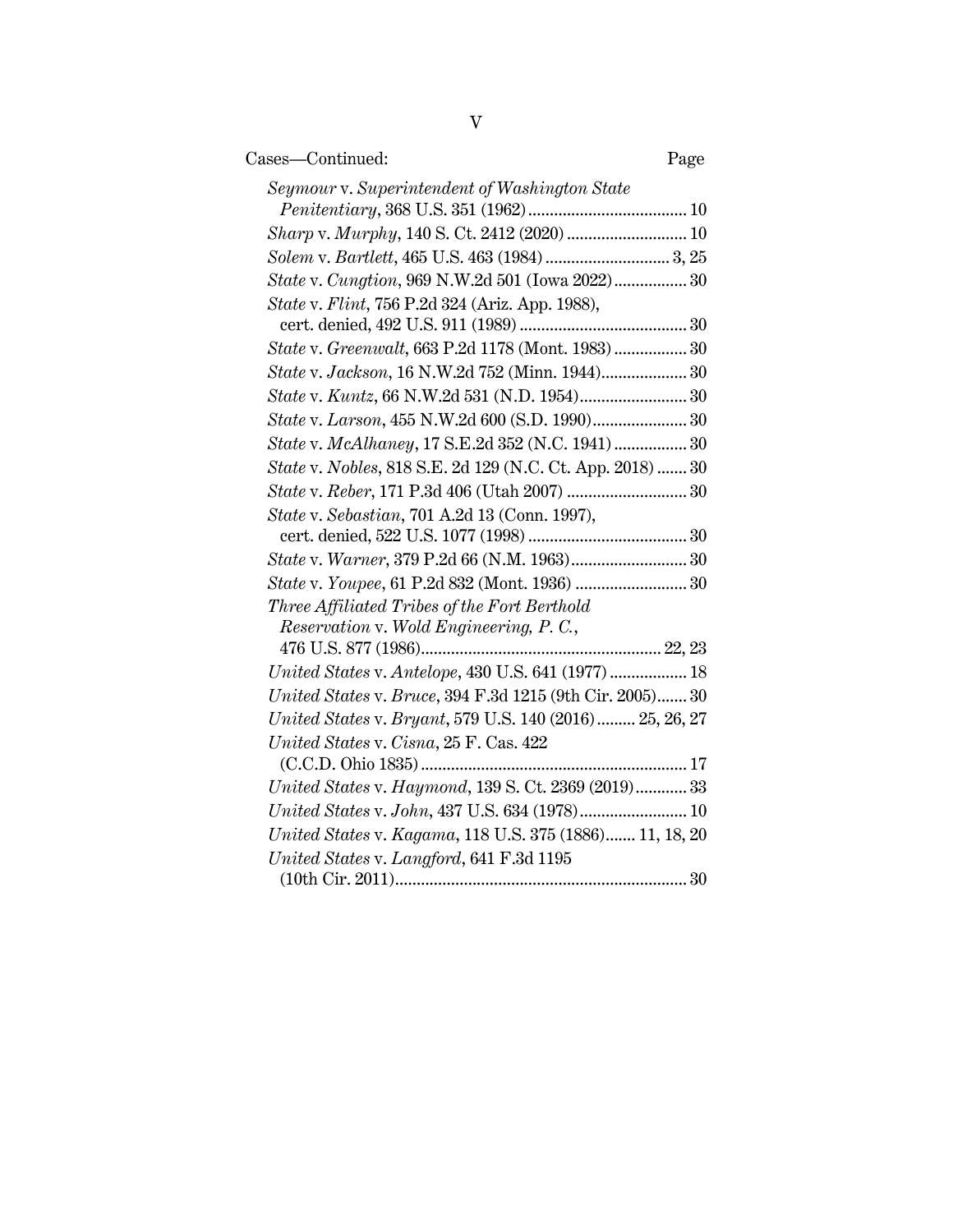| Cases-Continued:                                                                                        | Page |
|---------------------------------------------------------------------------------------------------------|------|
| United States v. Lara, 541 U.S. 193 (2004) 12                                                           |      |
| United States v. McBratney,                                                                             |      |
|                                                                                                         |      |
| United States v. Ramsey, 271 U.S. 467 (1926)  18, 20                                                    |      |
| United States v. Wheeler, 435 U.S. 313 (1978) 18                                                        |      |
| Washington v. Confederated Bands & Tribes of the                                                        |      |
| White Mountain Apache Tribe v. Bracker,                                                                 |      |
|                                                                                                         |      |
| Williams v. Lee, 358 U.S. 217 (1959)10, 24, 25, 26, 31                                                  |      |
| Williams v. United States, 327 U.S. 711 (1946)  24, 26                                                  |      |
|                                                                                                         |      |
| Wisconsin Cent. Ltd. v. United States,                                                                  |      |
|                                                                                                         |      |
| Worcester v. Georgia, 31 U.S. (6 Pet.) 515 (1832) 5, 16                                                 |      |
| Constitution, treaties, and statutes:                                                                   |      |
|                                                                                                         |      |
| Treaty of Perpetual Friendship, Cession and Limits,<br>U.S.-Choctaw Tribe, Sept. 27, 1830, 7 Stat. 333: |      |
|                                                                                                         |      |
|                                                                                                         |      |
| Treaty with the Chayenne Tribe art. 5, July 6, 1825,                                                    |      |
| Treaty with the Cherokees, Nov. 28, 1785, 7 Stat. 18:                                                   |      |
|                                                                                                         |      |
|                                                                                                         |      |
| Treaty with the Chippewas, Ottawas,                                                                     |      |
| Pottawatimies, Wyandots, and Shawanoese,                                                                |      |
|                                                                                                         |      |
|                                                                                                         |      |
|                                                                                                         |      |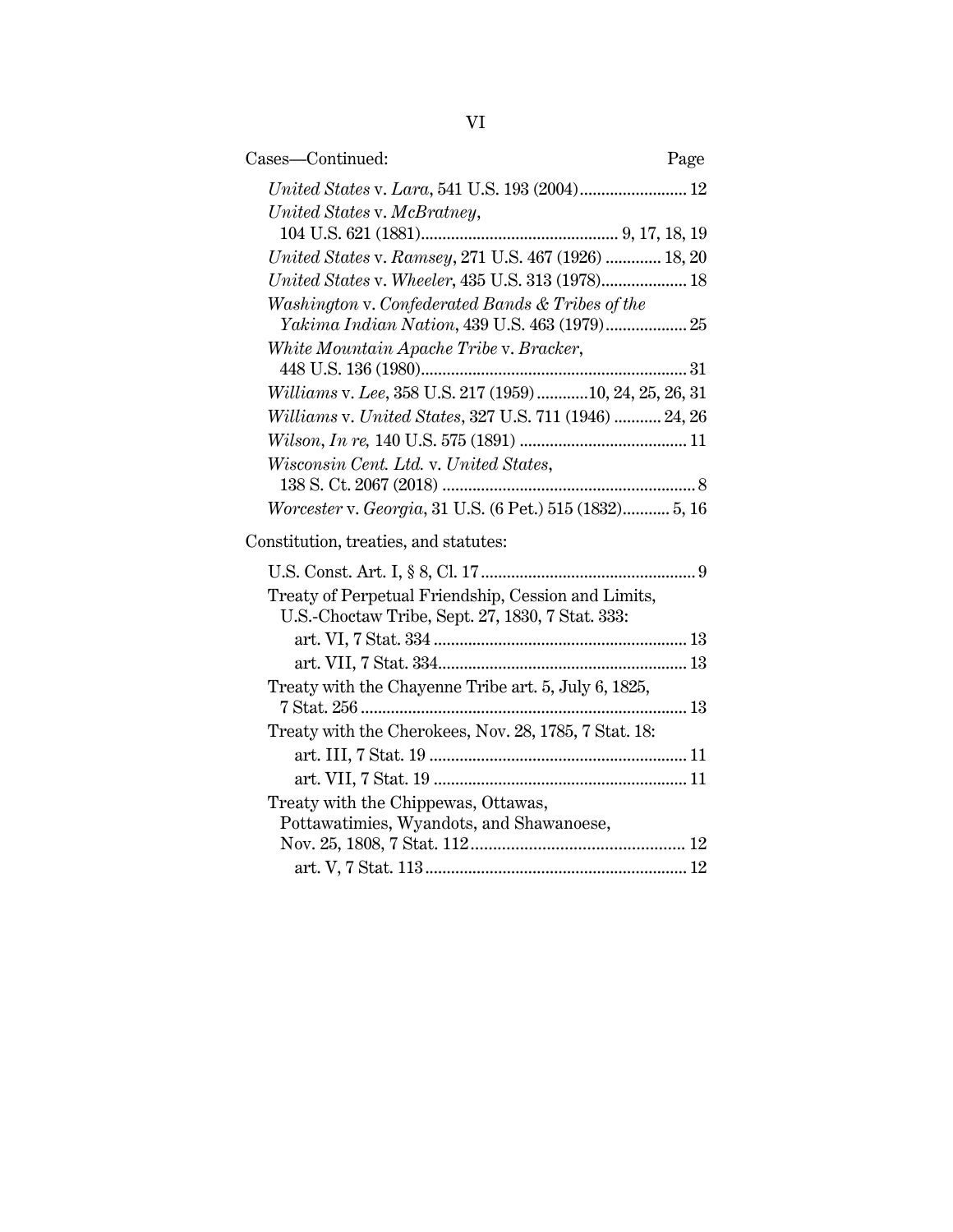| Treaties and statutes—Continued:                        | Page |
|---------------------------------------------------------|------|
| Treaty with the Florida Tribes of Indians art. III,     |      |
| Treaty with the Ioways art. IV, Aug. 4, 1824,           |      |
|                                                         |      |
| Treaty with the Kickapoos art. 9, July 30, 1819,        |      |
| Act of Mar. 1, 1793, ch. 19, 1 Stat. 329:               |      |
|                                                         |      |
|                                                         |      |
| Act of May 19, 1796, ch. 30, 1 Stat. 469:               |      |
|                                                         |      |
|                                                         |      |
| Act of Mar. 3, 1799, ch. 46, 1 Stat. 743:               |      |
|                                                         |      |
|                                                         |      |
| Act of Mar. 30, 1802, ch. 13, 2 Stat. 139:              |      |
|                                                         |      |
|                                                         |      |
| $§ 15, 2 \text{ Stat. } 144 \dots 14$                   |      |
| Act of Mar. 3, 1817, ch. 92, 3 Stat. 383:               |      |
| $§ 1, 3 \text{ Stat. } 383 \dots 14$                    |      |
|                                                         |      |
| Act of Mar. 27, 1854, ch. 26, § 3, 10 Stat. 270 15      |      |
| Act of June 8, 1940, ch. 276, 54 Stat. 249              |      |
|                                                         |      |
| Act of June 25, 1948, ch. 645, § 1152, 62 Stat. 757  15 |      |
|                                                         |      |
| Act of July 2, 1948, ch. 809, 62 Stat. 1224             |      |
|                                                         |      |
| Act of Aug. 15, 1953, ch. 505, 67 Stat. 588  6, 22, 23  |      |
|                                                         |      |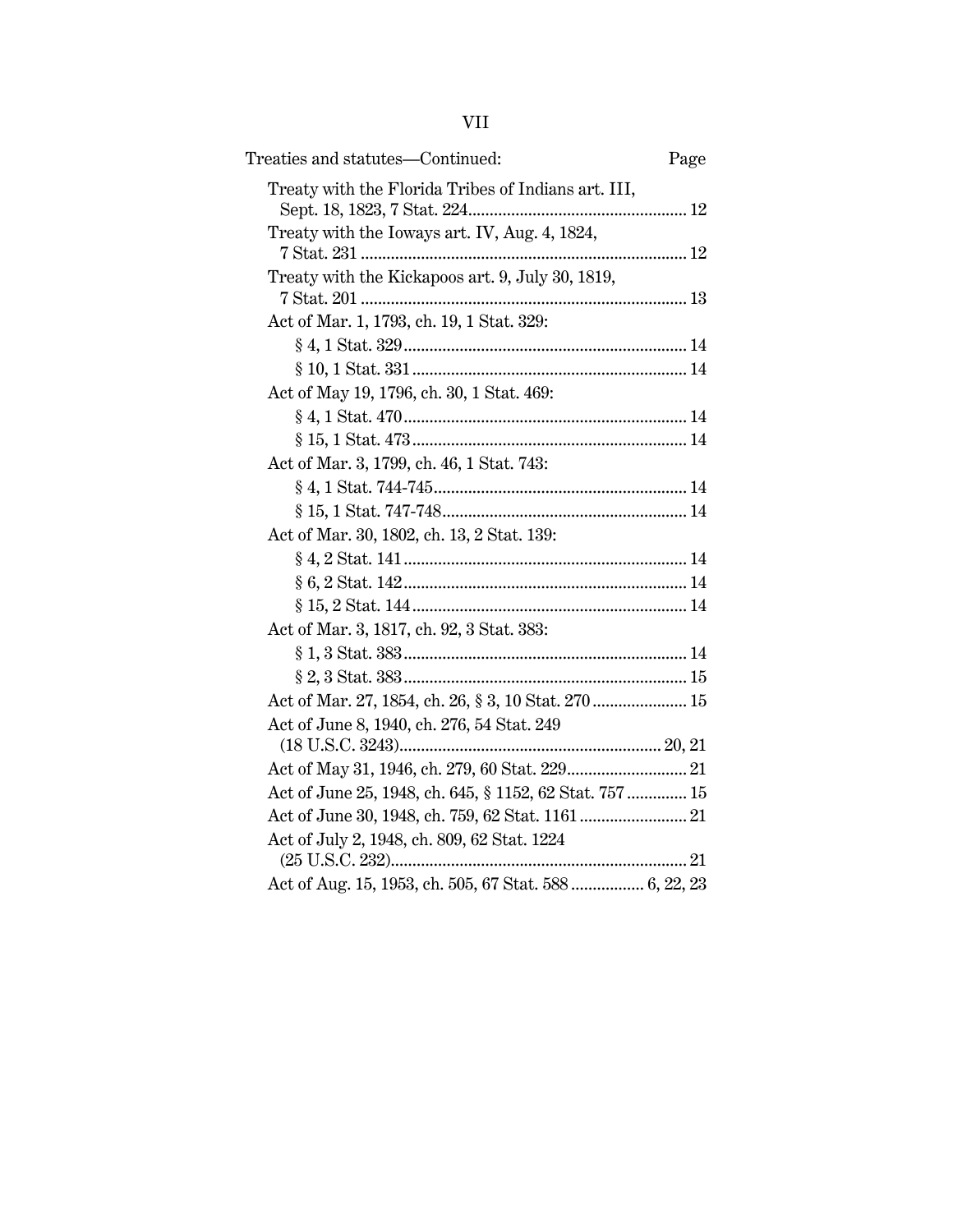| Statutes-Continued:                                           | Page |
|---------------------------------------------------------------|------|
|                                                               |      |
|                                                               |      |
|                                                               |      |
| Act of Dec. 11, 2018, Pub. L. No. 115-301,                    |      |
|                                                               |      |
| Civil Rights Act of 1968, Pub. L. No. 90-284,<br>82 Stat. 73: |      |
|                                                               |      |
|                                                               |      |
|                                                               |      |
|                                                               |      |
| Indian Major Crimes Act, ch. 341, § 9, 23 Stat. 385           |      |
| Indian Trade and Intercourse Act, ch. 33, 1 Stat. 137 13      |      |
|                                                               |      |
|                                                               |      |
| Trade and Intercourse Act of 1834, ch. 161, 4 Stat.           |      |
|                                                               |      |
|                                                               |      |
| Rev. Stat. (1875):                                            |      |
|                                                               |      |
|                                                               |      |
|                                                               |      |
|                                                               |      |
|                                                               |      |
|                                                               |      |
|                                                               |      |
|                                                               |      |
|                                                               |      |
|                                                               |      |
|                                                               |      |
|                                                               |      |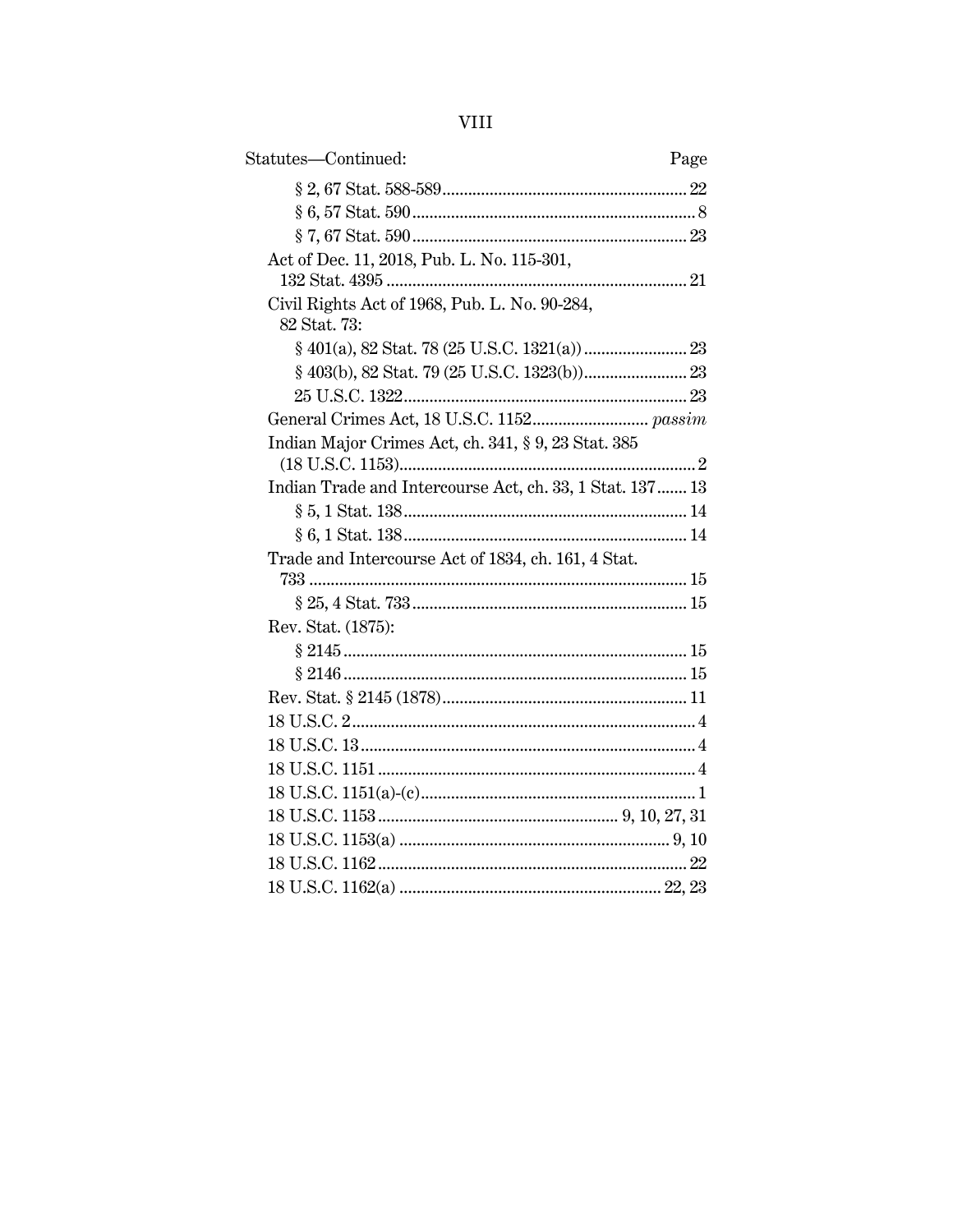| Page |
|------|
|      |
|      |
|      |
|      |
|      |
|      |

| At ticles of Confederation and I effectual Chion,  |
|----------------------------------------------------|
| art. IX<br>11                                      |
| Felix S. Cohen, Handbook of Federal Indian Law     |
|                                                    |
| Cohen's Handbook of Federal Indian Law             |
| (Nell Jessup Newton ed., 2012 ed.) 12, 13, 14, 31  |
|                                                    |
| H.R. Rep. No. 2345, 80th Cong., 2d Sess. (1948) 22 |
| H.R. Rep. No. 2355, 80th Cong., 2d Sess. (1948) 22 |
| Memorandum Opinion for the Deputy Attorney         |
|                                                    |
|                                                    |
| Francis Paul Prucha, American Indian Policy in     |
| the Formative Years: The Indian Trade and          |
| Intercourse Acts, 1790-1834 (1962) 12, 16          |
| Antonin Scalia & Bryan A. Garner, Reading Law:     |
|                                                    |
|                                                    |
| U.S. Dep't of Justice:                             |
| Criminal Resource Manual                           |
|                                                    |
| United States Attorneys' Manual (1985)  33         |
|                                                    |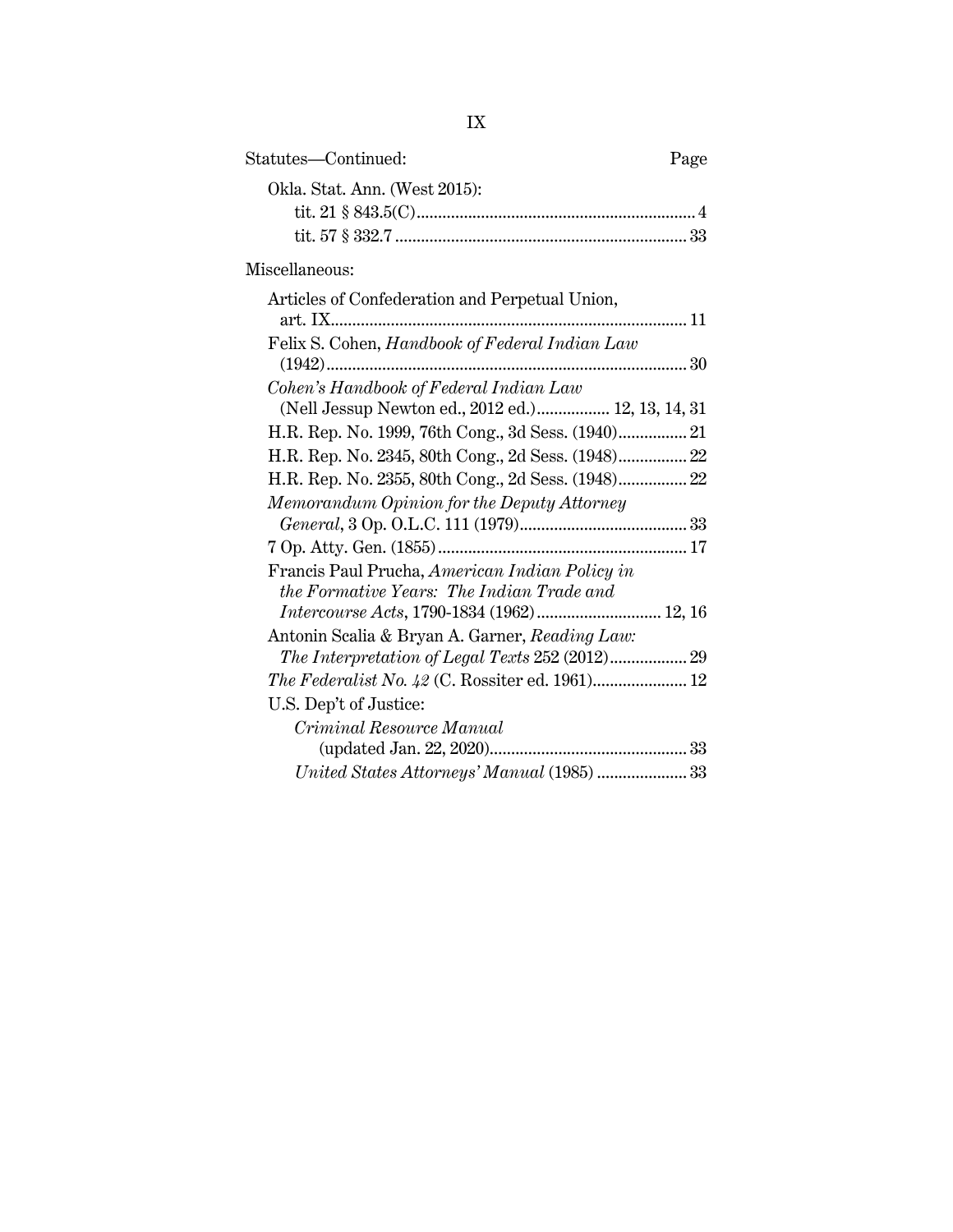# In the Supreme Court of the United States

No. 21-429

STATE OF OKLAHOMA, PETITIONER

*v.*

VICTOR MANUEL CASTRO-HUERTA

*ON WRIT OF CERTIORARI TO THE OKLAHOMA COURT OF CRIMINAL APPEALS*

#### **BRIEF FOR THE UNITED STATES AS AMICUS CURIAE SUPPORTING RESPONDENT**

#### **INTEREST OF THE UNITED STATES**

This case concerns whether, absent specific statutory authorization by Congress, a State has jurisdiction, concurrent with the United States, over crimes committed by non-Indians against Indians in Indian country. The United States has a substantial interest in the allocation of criminal jurisdiction in Indian country.

#### **STATEMENT**

1. Federal law defines "Indian country" to include "all land within the limits of any Indian reservation under the jurisdiction of the United States Government, notwithstanding the issuance of any patent"; "all dependent Indian communities within the borders of the United States"; and "all Indian allotments, the Indian titles to which have not been extinguished." 18 U.S.C. 1151(a)-(c). "Criminal jurisdiction over offenses committed in 'Indian country' 'is governed by a complex

(1)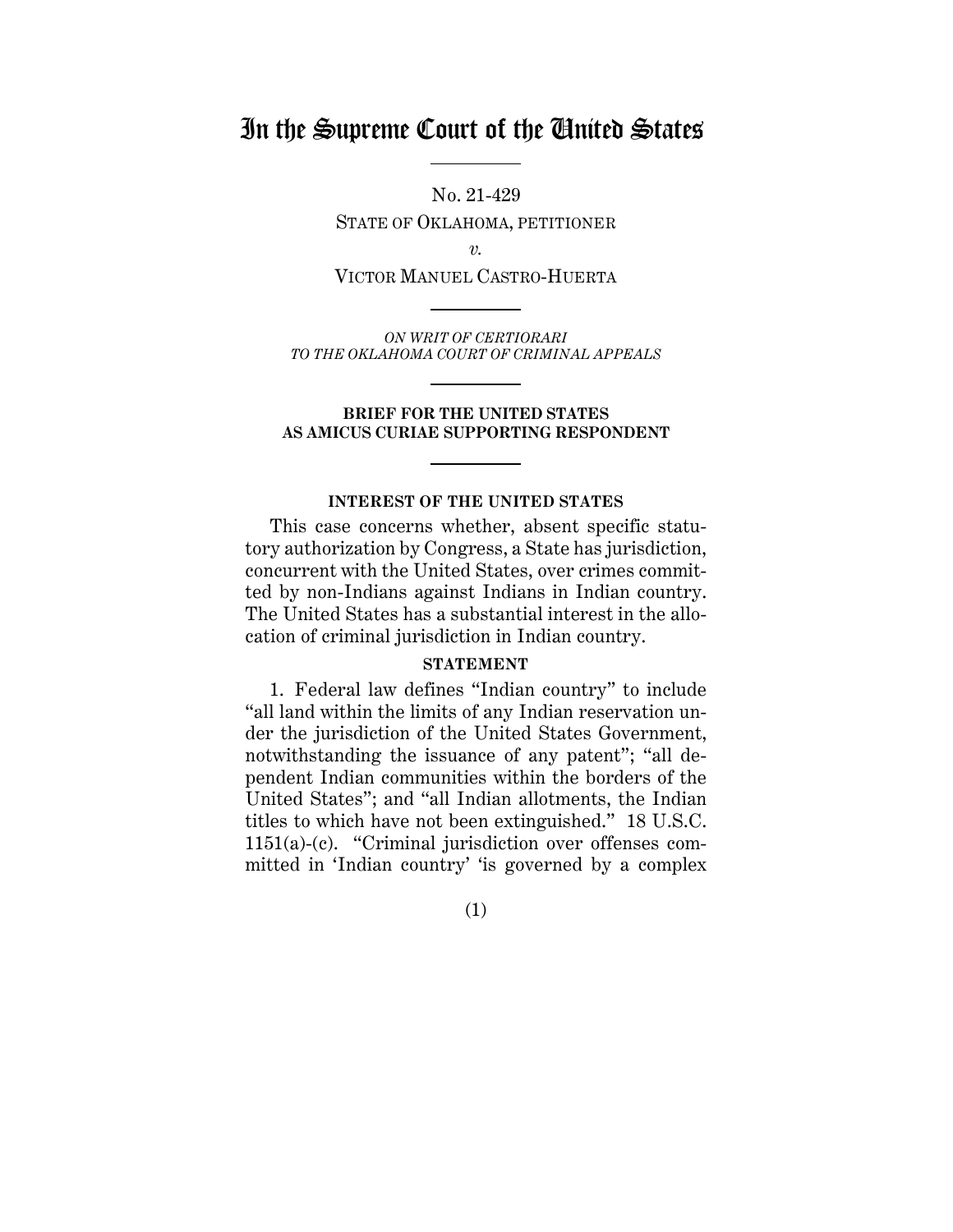patchwork of federal, state, and tribal law.'" *Negonsott*  v. *Samuels*, 507 U.S. 99, 102 (1993) (citations omitted). Offenses by one Indian against another Indian "typically are subject to the jurisdiction of the concerned Indian tribe," *ibid.*; except that the Indian Major Crimes Act (Major Crimes Act), ch. 341, § 9, 23 Stat. 385 (18 U.S.C. 1153), grants the United States jurisdiction, concurrent with Tribes, over certain serious offenses when an Indian is the perpetrator, even if the victim is an Indian. Federal jurisdiction under the Major Crimes Act is exclusive of state jurisdiction. See, *e.g.*, *Negonsott*, 507 U.S. at 103.

Unless Congress has determined otherwise, the federal government also exercises criminal jurisdiction over crimes committed in Indian county where either the victim or the perpetrator is an Indian. See 18 U.S.C. 1152. The first paragraph of Section 1152 provides:

Except as otherwise expressly provided by law, the general laws of the United States as to the punishment of offenses committed in any place within the sole and exclusive jurisdiction of the United States, except the District of Columbia, shall extend to the Indian country.

### *Ibid.*

The second paragraph of Section 1152 exempts from that provision's coverage "offenses committed by one Indian against the person or property of another Indian"; offenses committed by an Indian "who has been punished by the local law of the tribe"; and "any case where, by treaty stipulations, the exclusive jurisdiction over such offenses is or may be secured to the Indian tribes respectively." 18 U.S.C. 1152.

 State jurisdiction within Indian country is generally "limited to crimes by non-Indians against non-Indians,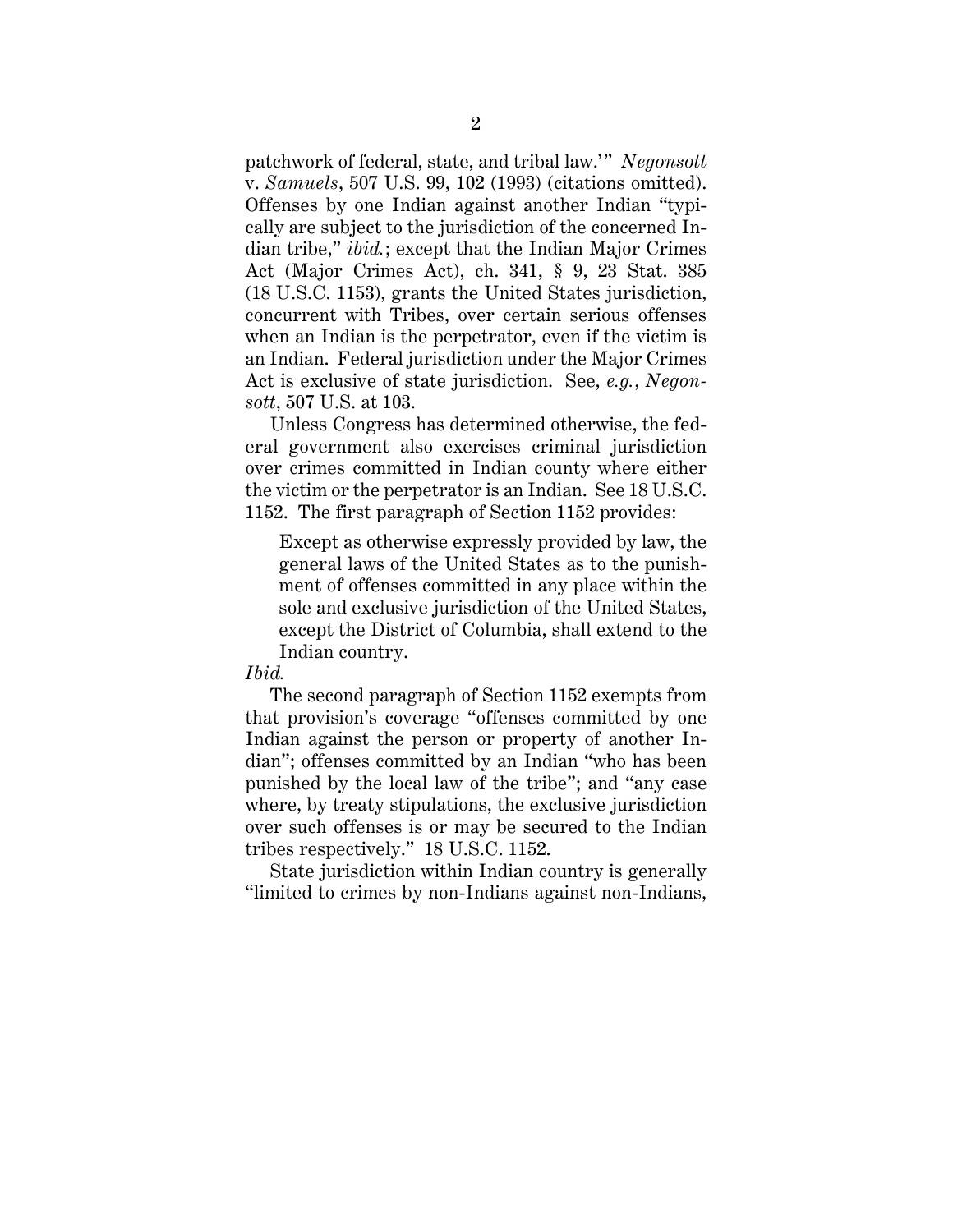\* \* \* and victimless crimes by non-Indians." *Solem* v. *Bartlett*, 465 U.S. 463, 465 n.2 (1984) (citation omitted); see, *e.g.*, *Duro* v. *Reina*, 495 U.S. 676, 680 n.1 (1990).

2. In 2017, respondent was convicted in state court of criminal child neglect of his five-year-old stepdaughter. Pet. App. 1a; Pet. Br. 9. On appeal, respondent contended that the State lacked jurisdiction over his crime because he is a non-Indian, his stepdaughter is an Indian, and the crime occurred in Indian country. Pet. App. 9a.

While respondent's appeal was pending, this Court held in *McGirt* v. *Oklahoma*, 140 S. Ct. 2452 (2020), that Congress never disestablished the Muscogee (Creek) Nation's reservation in eastern Oklahoma. *Id.* at 2468. The Oklahoma Court of Criminal Appeals (OCCA) then remanded respondent's case for an evidentiary hearing to determine whether respondent's victim was an Indian and whether the crime occurred in Indian country. Pet. App. 9a-10a. On remand, the parties "stipulated as to the Indian status" of the victim, and the trial court determined that respondent's crime occurred within the historic boundaries of the Cherokee reservation, which Congress had never "explicitly erased or disestablished." *Id.* at 11a, 18a.

The OCCA then vacated respondent's state conviction. Pet. App. 1a-4a. The OCCA agreed that Congress had never disestablished the Cherokee Nation's reservation. *Id.* at 3a. Thus, "[f]or purposes of federal criminal law, the land upon which" respondent committed his crime is "Indian country." *Ibid.*

The OCCA rejected the State's argument that it had jurisdiction, concurrent with the United States' jurisdiction under Section 1152, over crimes by non-Indians against Indians in Indian country. Pet. App. 4a. The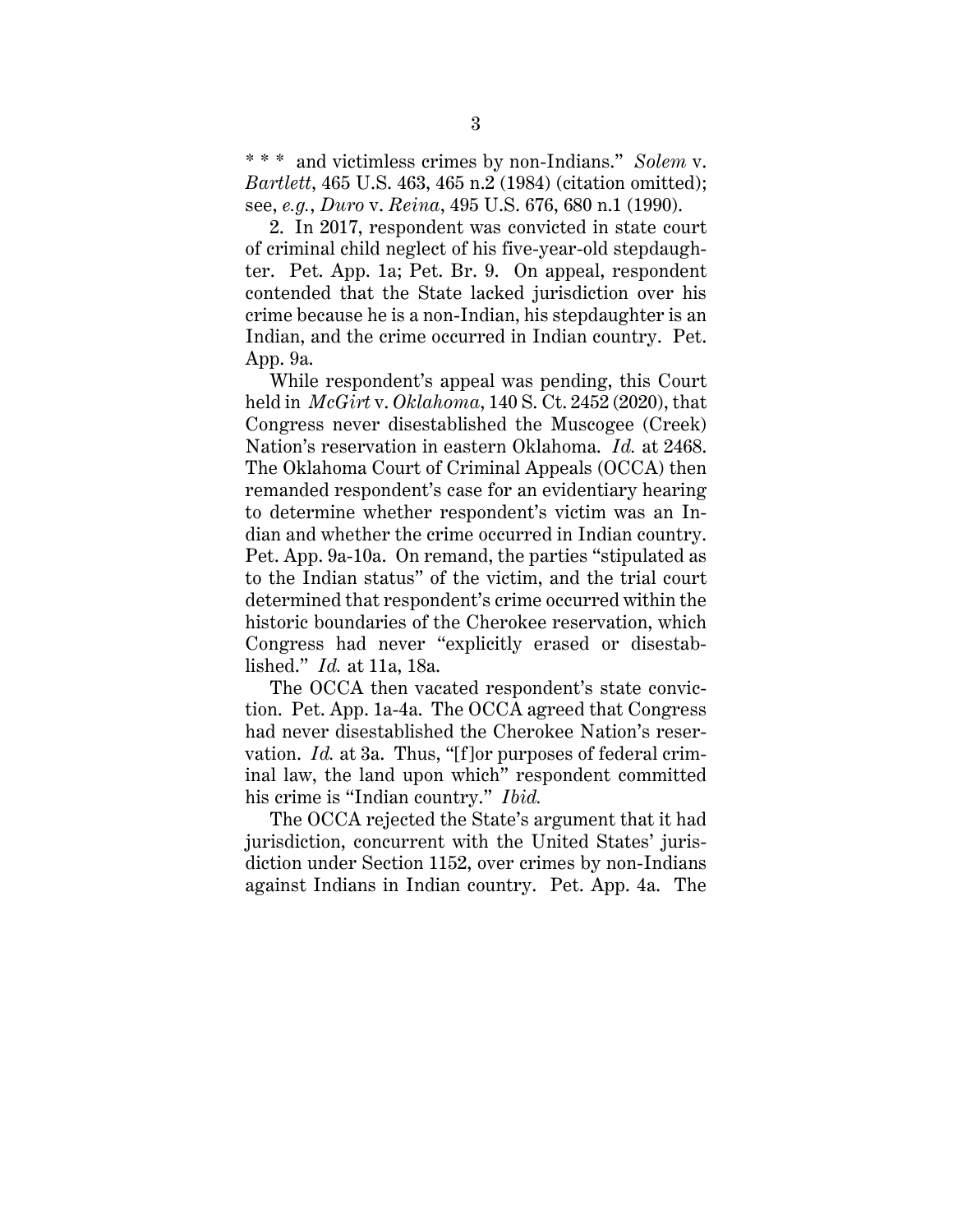OCCA relied on its decision in *Bosse* v. *State*, 484 P.3d 286 (2021), which had determined that "[a]bsent any law, compact, or treaty" altering the default rules, "federal and tribal governments have jurisdiction over crimes committed by or against Indians in Indian Country, and state jurisdiction over those crimes is preempted by federal law." Pet. App. 39a; see *id.* at 36a-39a. 1 The OCCA later stayed its mandate. *Id.* at 21a.

3. While the state court proceedings were ongoing, a federal grand jury in the Northern District of Oklahoma indicted respondent on, *inter alia*, one count of child neglect in Indian country, in violation of 18 U.S.C. 2, 13, 1151, and 1152, and Okla. Stat. Ann. tit. 21 § 843.5(C) (West Supp. 2015). Indictment at 2, 20-cr-255, D. Ct. Doc. 2 (Nov. 2, 2020). Respondent has agreed to plead guilty to that charge. Plea Agreement, 20-cr-255, D. Ct. Doc. 52 (Oct. 15, 2021).

#### **SUMMARY OF ARGUMENT**

Absent specific congressional authorization, the United States' criminal jurisdiction over offenses committed by non-Indians against Indians in Indian country is exclusive of state jurisdiction.

<sup>1</sup> *Bosse* concerned post-conviction proceedings; the OCCA later determined that *McGirt* does not apply retroactively to cases on post-conviction review and withdrew the *Bosse* decision on that ground, see *Bosse* v. *State*, 499 P.3d 771, 774-775 (2021), cert. denied, 142 S. Ct. 1136 (2022). The OCCA subsequently reaffirmed its holding that the federal government has exclusive jurisdiction over crimes by non-Indians against Indians in Indian country. *Roth* v. *State*, 499 P.3d 23 (2021), petition for cert. pending, No. 21-914 (filed Dec. 15, 2021). The OCCA's withdrawn decision in *Bosse* is included in the petition appendix. Pet. App. 22a-51a.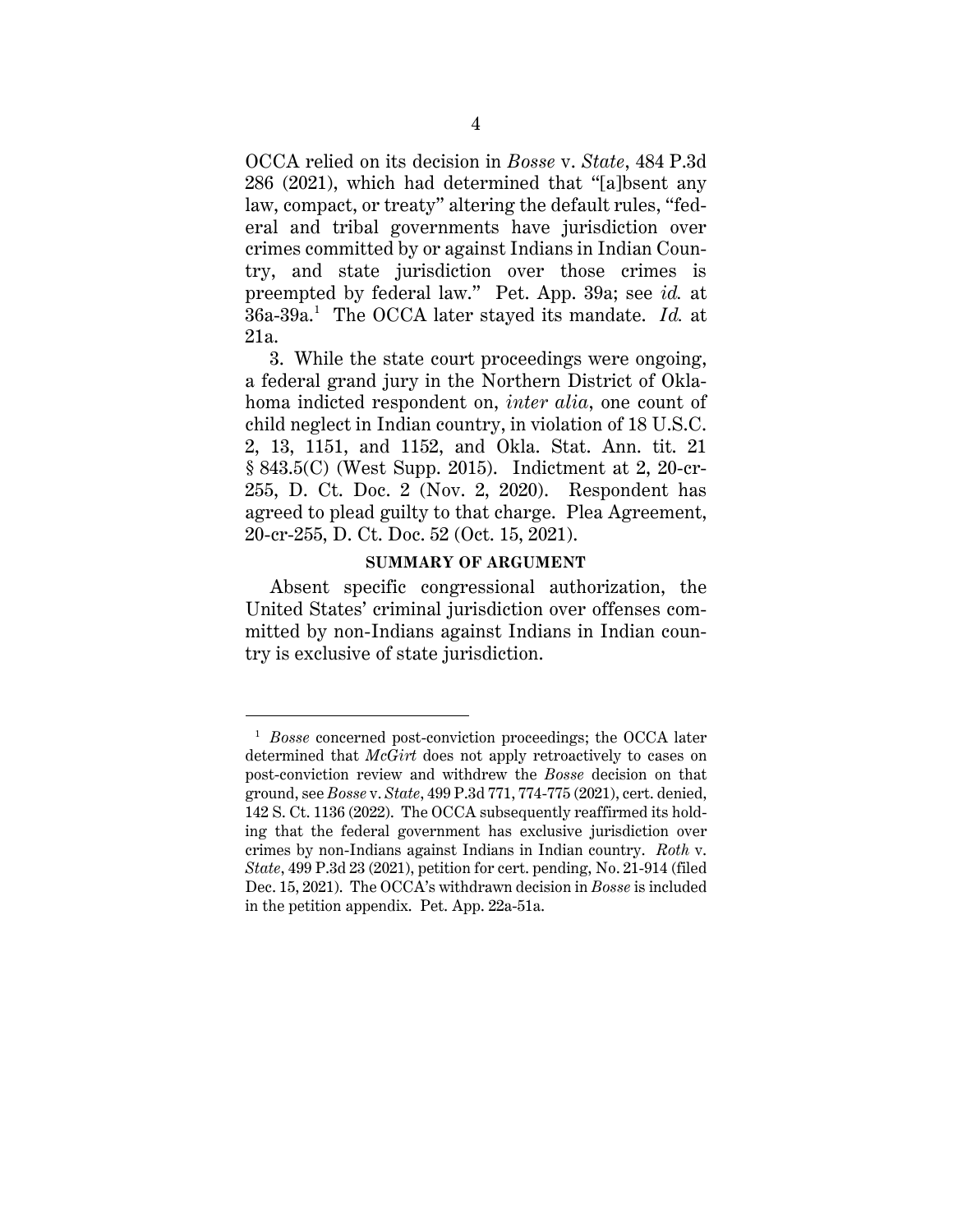A. The text of 18 U.S.C. 1152 and the historical context of its enactment make clear that where it applies, Section 1152 provides federal criminal jurisdiction that is exclusive of state jurisdiction. Section 1152, often called the General Crimes Act, "extend[s]" to Indian country "the general laws of the United States as to the punishment of offenses committed in any place within the sole and exclusive jurisdiction of the United States." 18 U.S.C. 1152. Congress thus provided a direct parallel between Indian country and federal enclaves, where federal jurisdiction is exclusive of state jurisdiction. And this Court has interpreted similar language in the Major Crimes Act to confer federal criminal jurisdiction that is exclusive of state jurisdiction.

The historical contexts in which Section 1152 and its predecessors were enacted strongly support the conclusion that States lack jurisdiction over crimes by non-Indians against Indians in Indian country. Section 1152 traces its roots to early treaties in which the federal government promised to protect Indians from non-Indian incursions, including through federal criminal jurisdiction. Those promises formed the backdrop for early legislation providing for federal control—including federal criminal jurisdiction—over relations between Indians and non-Indians. And Congress enacted substantially the current language of Section 1152 just two years after this Court held in *Worcester* v. *Georgia*, 31 U.S. (6 Pet.) 515 (1832), that the State of Georgia lacked authority to punish non-Indians for crimes committed in Indian country. In that historical context, that provision would have been understood to provide for exclusive federal criminal jurisdiction.

While this Court subsequently held that statehood implicitly repealed the General Crimes Act's grant of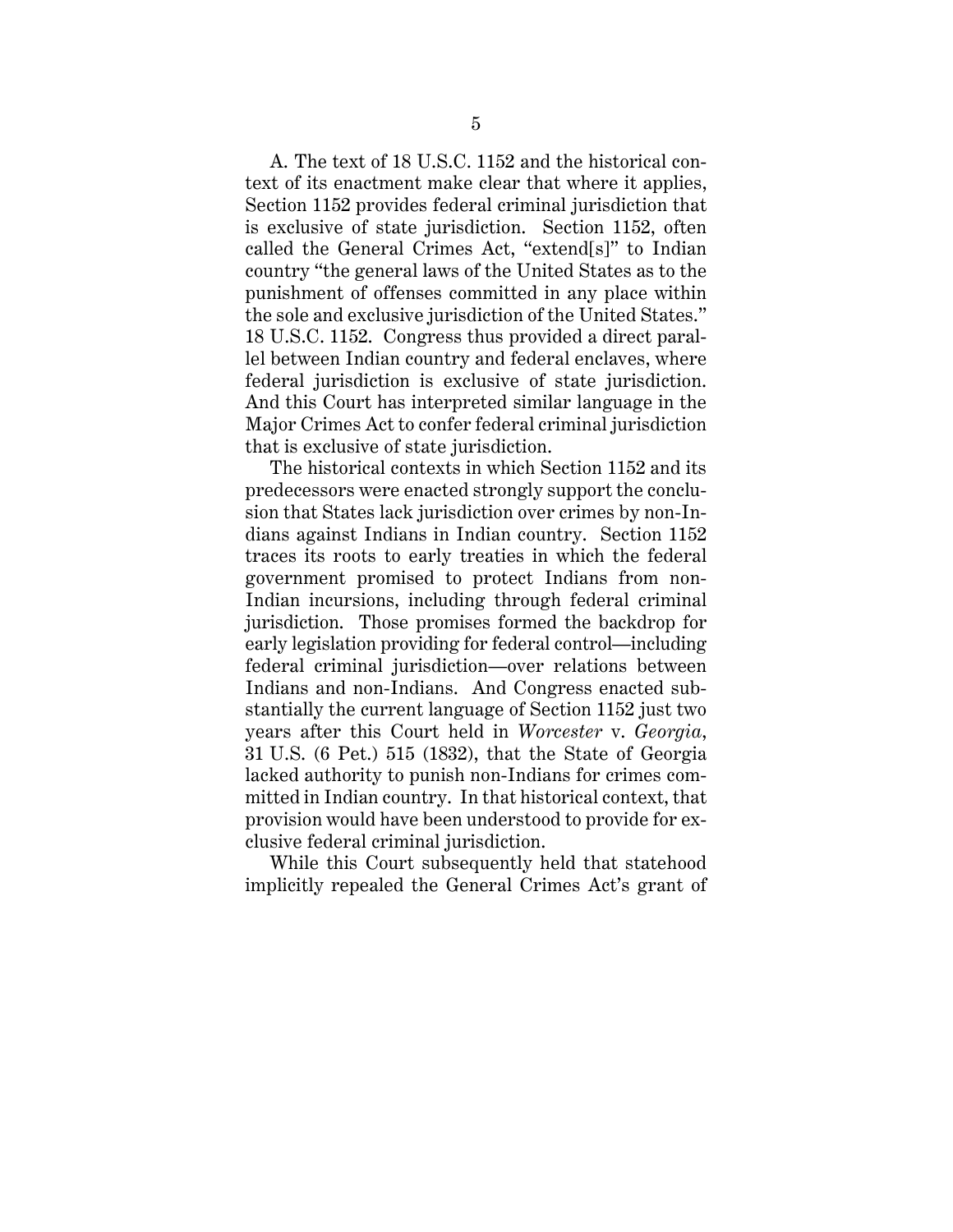federal jurisdiction over crimes between non-Indians, and conferred that jurisdiction on the States, the Court has held that Section 1152 continues to apply to offenses by non-Indians against Indians. Because Section 1152 has not been repealed as to those offenses, Section 1152's federal criminal jurisdiction remains exclusive of state jurisdiction in the absence of specific legislation providing otherwise.

B. Congress has consistently acted on that understanding. Beginning in 1940, Congress enacted several statutes granting particular States the concurrent jurisdiction that Oklahoma argues all States already possessed. Congress's enactment of Public Law 280, Act of Aug. 15, 1953, ch. 505, 67 Stat. 588, which conferred criminal jurisdiction over crimes by or against Indians on certain States and permitted others to "assum[e]" such jurisdiction, *id.* at 590, further indicates that federal jurisdiction is otherwise exclusive.

C. This Court has likewise repeatedly stated that federal jurisdiction over offenses committed by non-Indians against Indians in Indian country is generally exclusive of state jurisdiction. Although those statements were technically dicta, each was well-considered and served an important purpose in the opinion of the Court. And Congress's State-specific conferral of jurisdiction in particular statutes alternated with this Court's statements, further demonstrating the shared understanding that States generally lack jurisdiction over criminal offenses by non-Indians against Indians in Indian country.

D. Oklahoma's contrary arguments cannot overcome the text and history of Section 1152 and the long-held understanding of Congress, this Court, and lower courts. Oklahoma relies on general preemption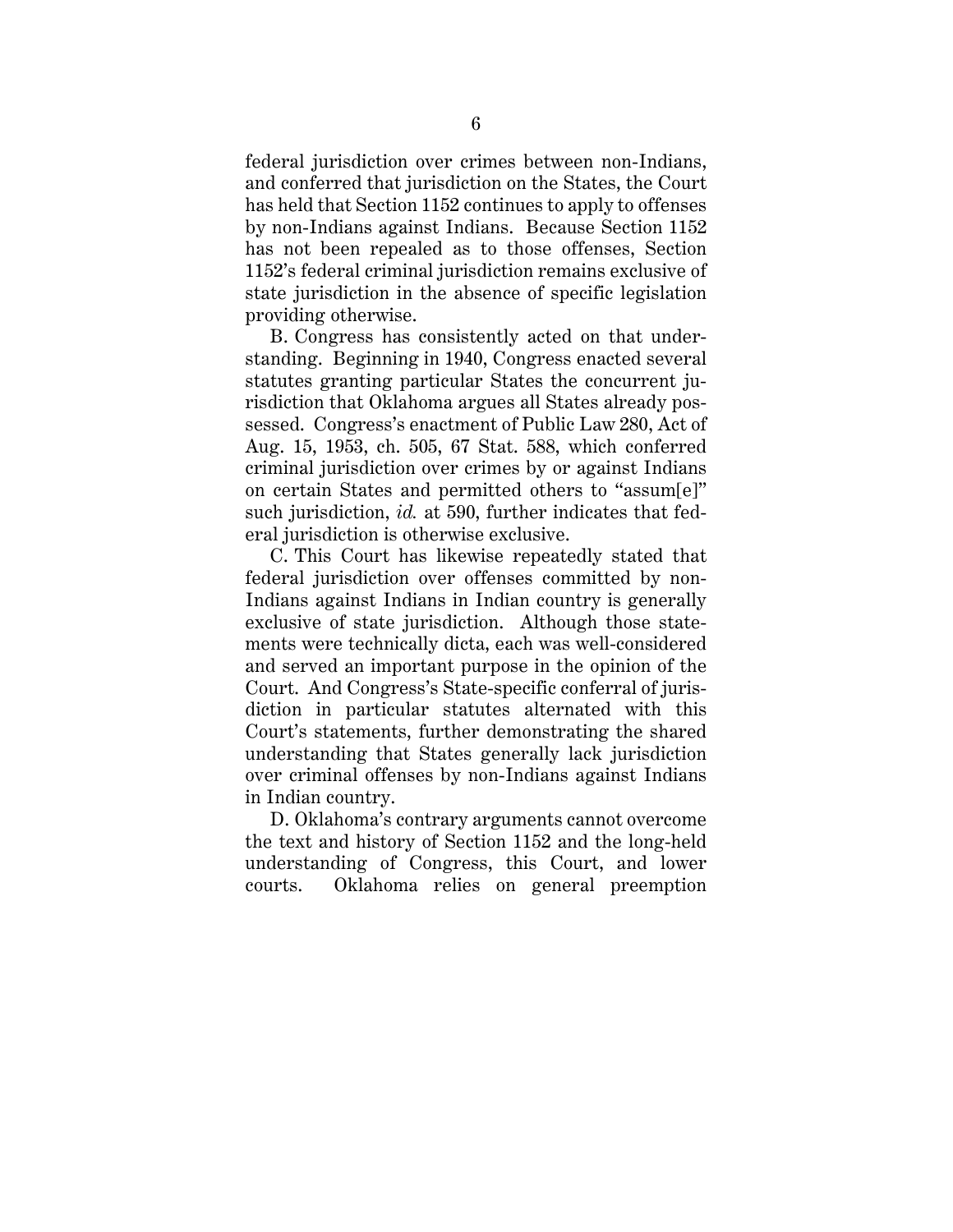principles that govern in other areas, but here a specific statute, Section 1152, makes clear that Congress has provided for exclusive federal jurisdiction over crimes by non-Indians against Indians in Indian country. And this Court has explained that preemption principles applicable in other contexts do not apply to matters affecting Indians in Indian country, particularly where, as in the criminal-law context, Congress has pervasively legislated.

The State also emphasizes the practical consequences of the long-established jurisdictional rule in Oklahoma following this Court's decision in *McGirt* v. *Oklahoma*, 140 S. Ct. 2452 (2020). But federal authorities are working diligently to prosecute offenders who do not fall within state jurisdiction based on that decision. And if Congress views *McGirt* as warranting expanded state or tribal jurisdiction in Oklahoma, it may confer such jurisdiction by statute—just as it has conferred specific criminal jurisdiction on other States before. This Court should not upend the well-established understanding of criminal jurisdiction in Indian country, which governs throughout the Nation.

### **ARGUMENT**

**UNLESS CONGRESS PROVIDES OTHERWISE, THE FEDERAL GOVERNMENT'S CRIMINAL JURISDICTION OVER OFFENSES COMMITTED BY NON-INDIANS AGAINST INDIANS IN INDIAN COUNTRY IS EXCLUSIVE OF STATE JURISDICTION** 

The OCCA correctly held that absent a more specific statutory provision conferring jurisdiction on a State, the United States' jurisdiction under Section 1152 over crimes by non-Indians against Indians in Indian country is exclusive of state jurisdiction.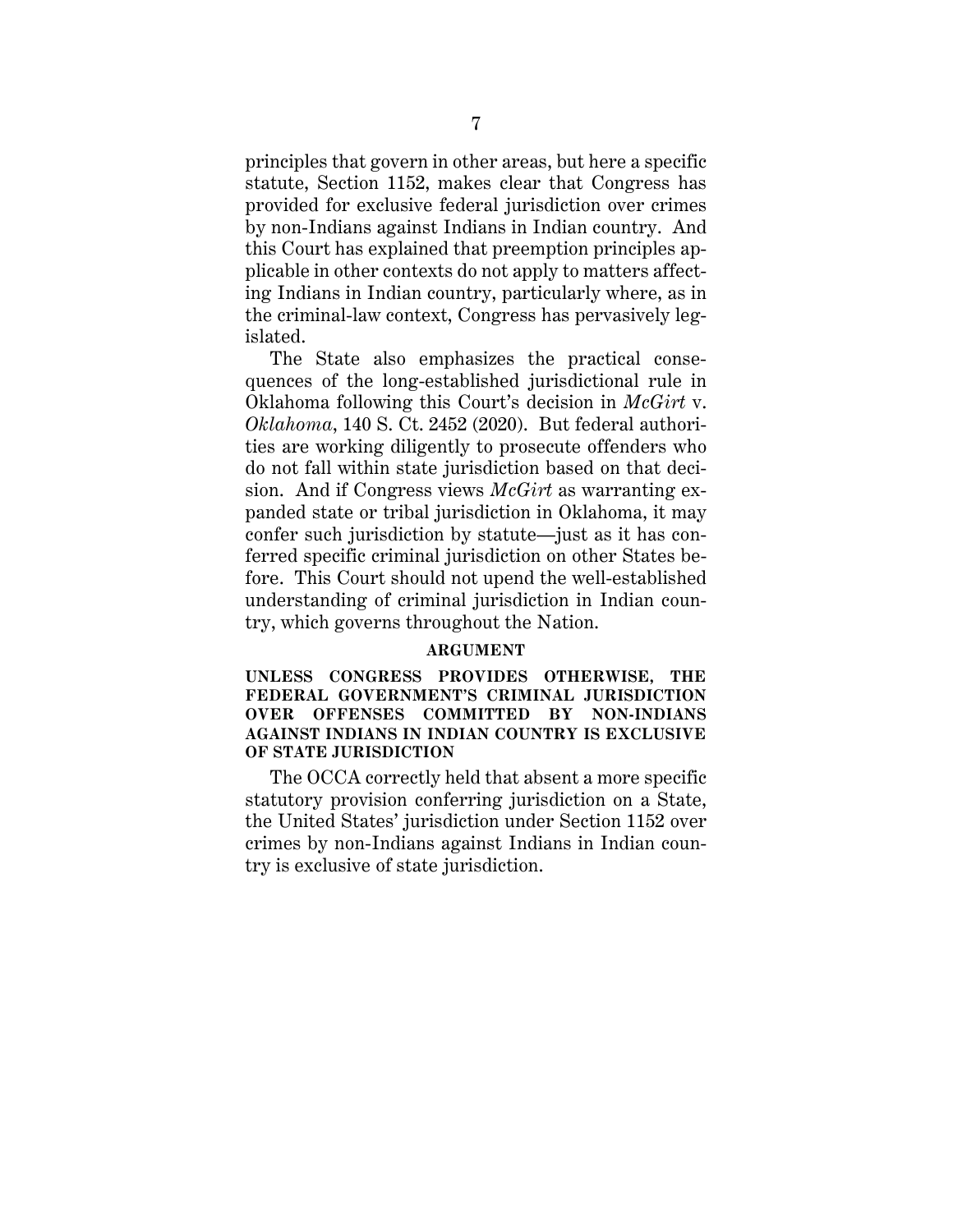**A. Section 1152's Text And History Demonstrate That The Federal Government Has Exclusive Jurisdiction Over Crimes By Non-Indians Against Indians In Indian Country**

Section 1152's text strongly indicates that absent a more specific statutory provision, the federal government's jurisdiction over crimes by non-Indians against Indians in Indian country is exclusive. That is particularly true when understood in historical context. "[A]t the time Congress enacted" the relevant language, it would have been understood to foreclose state jurisdiction. *Wisconsin Cent. Ltd.* v. *United States*, 138 S. Ct. 2067, 2070 (2018) (citation omitted).

1. The first paragraph of Section 1152 states that "[e]xcept as otherwise expressly provided by law, the general laws of the United States as to the punishment of offenses committed in any place within the sole and exclusive jurisdiction of the United States, except the District of Columbia, shall extend to the Indian country." 18 U.S.C. 1152. The second paragraph exempts certain offenses, including those committed by one Indian against the person or property of another Indian, which are left exclusively to tribal jurisdiction, with the exception of "major crimes" by Indians that are subject to federal jurisdiction under Section 1153.

As discussed in more detail below, see pp. 17-19, *infra*, this Court held in *United States* v. *McBratney*, 104 U.S. 621 (1881), that federal jurisdiction under what is now Section 1152 is limited in one further respect. *McBratney* held that an Act of Congress admitting a new State to the Union implicitly repealed federal jurisdiction over crimes by non-Indians against non-Indians in Indian country and conferred that jurisdiction on the State. *Id.* at 623-624. The Court has subsequently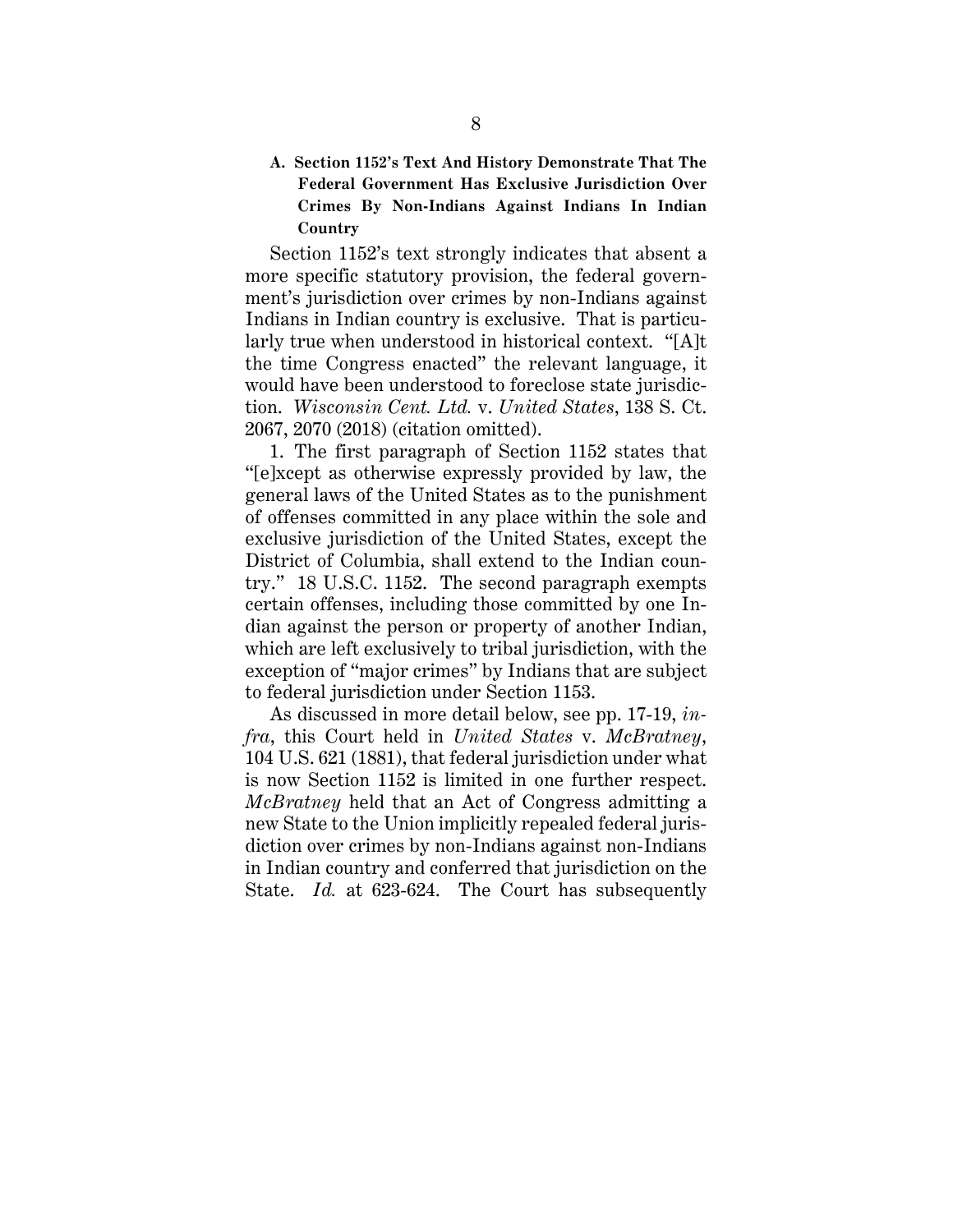confirmed that notwithstanding *McBratney*, Section 1152 continues to provide federal jurisdiction over crimes by non-Indians against Indians in Indian country. See *Donnelly* v. *United States*, 228 U.S. 243 (1913). And the text of Section 1152 indicates that where Section 1152 applies, federal jurisdiction is exclusive of state jurisdiction.

By its terms, Section 1152 applies to Indian country the federal laws that apply to crimes committed within the "sole and exclusive jurisdiction of the United States." 18 U.S.C. 1152. The quoted phrase indicates that Congress intended a parallel between Indian country and the federal enclaves over which Congress may "exercise exclusive Legislation," U.S. Const. Art. I, § 8, Cl. 17. Because state laws are generally inapplicable in such areas, see, *e.g.*, *Fort Leavenworth R.R.* v. *Lowe*, 114 U.S. 525, 532-533 (1885), the text of Section 1152 indicates that Congress intended state criminal laws to be generally inapplicable in Indian country as well.

This Court's interpretation of the Major Crimes Act's similar text reinforces that conclusion. Section  $1153(a)$  provides that "[a]ny Indian who commits" certain enumerated offenses within Indian country "shall be subject to the same law and penalties as all other persons committing any of the [specified] offenses, *within the exclusive jurisdiction of the United States*." 18 U.S.C. 1153(a) (emphasis added). As this Court explained in *Negonsott* v. *Samuels*, 507 U.S. 99 (1993), "the text of  $§$  1153  $**$ " and [the Court's] cases make clear [that] federal jurisdiction over the offenses covered by the Indian Major Crimes Act is 'exclusive' of state jurisdiction." *Id.* at 103; see, *e.g.*, *United States* v. *John*, 437 U.S. 634, 651 & nn.21-22 (1978); *Seymour* v.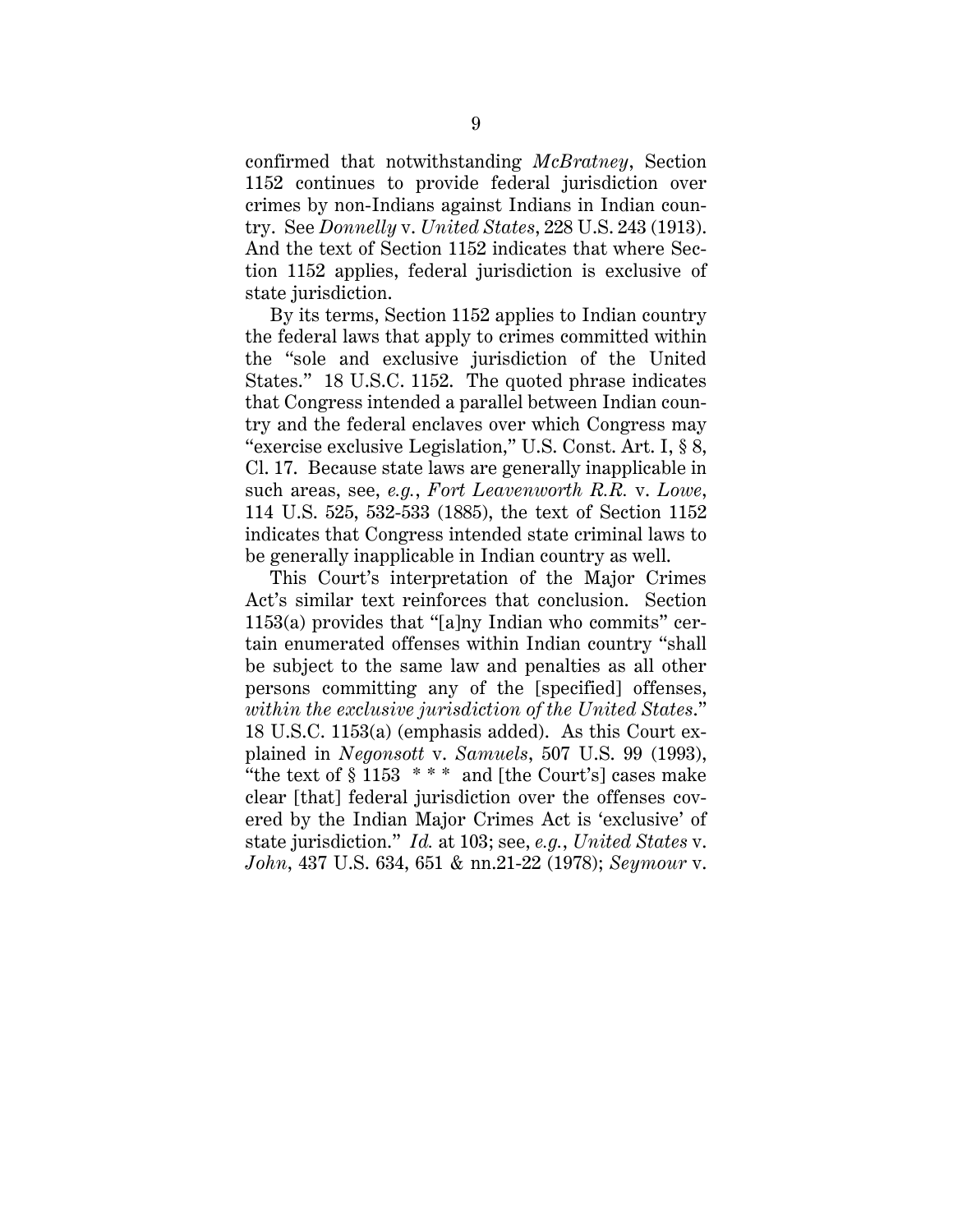*Superintendent of Washington State Penitentiary*, 368 U.S. 351, 359 (1962); *Williams* v. *Lee*, 358 U.S. 217, 220 n.5 (1959). Indeed, the Major Crimes Act's exclusivity was the premise of this Court's decision in *McGirt* v. *Oklahoma*, 140 S. Ct. 2452 (2020), which invalidated an Indian defendant's state murder conviction on the ground that the crime occurred in Indian country, where the State lacks jurisdiction over such crimes.

As Oklahoma observes, Section 1152's reference to "the sole and exclusive jurisdiction of the United States" could be read to describe only the law to be applied, and not to incorporate the exclusive force of that federal jurisdiction as extended over Indian country. Pet. Br. 24 (citation omitted). But the State does not contest that Section 1152 grants exclusive federal jurisdiction over crimes *by* Indians against non-Indians. And the State's argument could likewise be made regarding the "exclusive jurisdiction" language in Section 1153. Cf. U.S. Supp. Amicus Br. at 20-21, *Sharp* v. *Murphy*, 140 S. Ct. 2412 (2020) (No. 17-1107) (per curiam). It is nonetheless settled that federal jurisdiction under Section 1153 is exclusive of state jurisdiction. Section 1152's parallel text indicates that the same rule should apply to crimes by non-Indians against Indians. 2

<sup>2</sup> Oklahoma observes (Pet. Br. 24) that in *In re Wilson*, 140 U.S. 575 (1891), the Court stated that the words "'sole and exclusive'" in the predecessor to Section 1152 "do not apply to the jurisdiction extended over the Indian country, but are only used in the description of the laws which are extended to it." *Id.* at 578. The Court made that statement in discussing what is now the second paragraph of the provision, which then (as now) provided that the first paragraph does not extend to certain offenses within tribal jurisdiction. See 18 U.S.C. 1152; Rev. Stat. § 2145 (1878); *Wilson*, 140 U.S. at 578. Neither *Wilson's* statement, nor *Donnelly's* reference to it, see 228 U.S. at 268, suggests that States may exercise criminal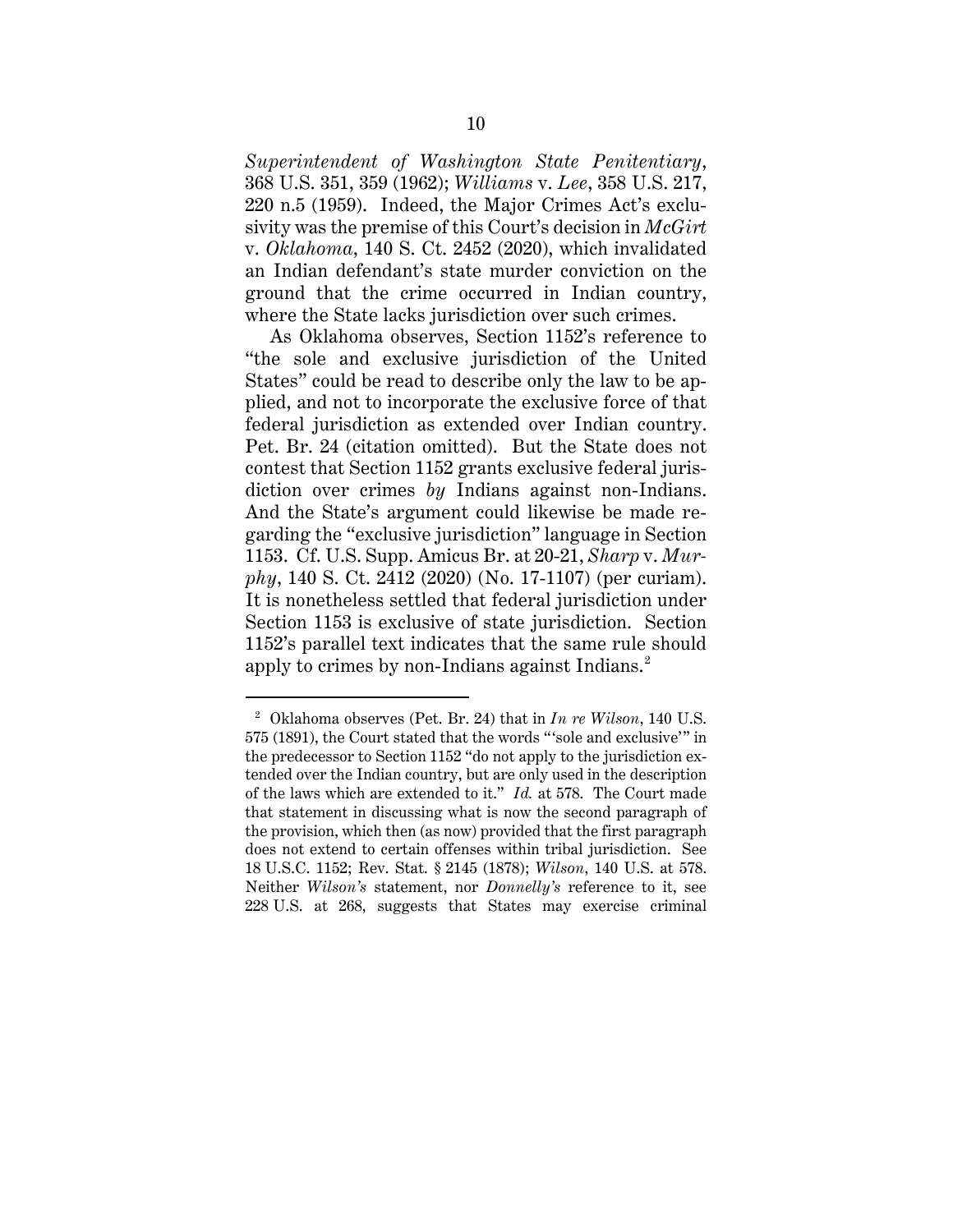2. That reading of the text gains significant force from the historical context surrounding the enactment of Section 1152 and its predecessors. "The policy of leaving Indians free from state jurisdiction and control is deeply rooted in this Nation's history." *McGirt*, 140 S. Ct. at 2476 (quoting *Rice* v. *Olson*, 324 U.S. 786, 789 (1945)). That policy reflects that in the early years of the Republic, "local ill feeling" toward Indians meant that "the people of the states where they [we]re found [we]re often their deadliest enemies." *United States* v. *Kagama*, 118 U.S. 375, 384 (1886).

The Articles of Confederation included a compromise between federal and state authority over Indian affairs: article IX conferred on the Continental Congress "the sole and exclusive right and power of \* \* \* regulating the trade and managing all affairs with the [I]ndians, not members of any of the [S]tates, provided that the legislative right of any [S]tate within its own limits be not infringed or violated." Art. IX. That ambiguous language "fueled \* \* \* disagreement over the scope of federal and state powers with respect to Indian affairs." *Cohen's Handbook of Federal Indian Law* § 1.02[3], at 19 (Nell Jessup Newton ed., 2012 ed.) (*Cohen*); see *The Federalist No. 42*, at 267-268 (James Madison) (Clinton Rossiter ed., 1961). The United States entered into treaties stating that the Tribes were "under the protection of the United States of America, *and of no other sovereign whosoever*," and providing for punishment of non-Indians who committed crimes against Indians. Treaty with the Cherokees, art. III, Nov. 28, 1785, 7 Stat. 19 (emphasis added); *id.* art. VII, 7 Stat. 19; see, *e.g.*, Francis Paul Prucha, *American* 

jurisdiction over offenses committed by non-Indians against Indians in Indian country.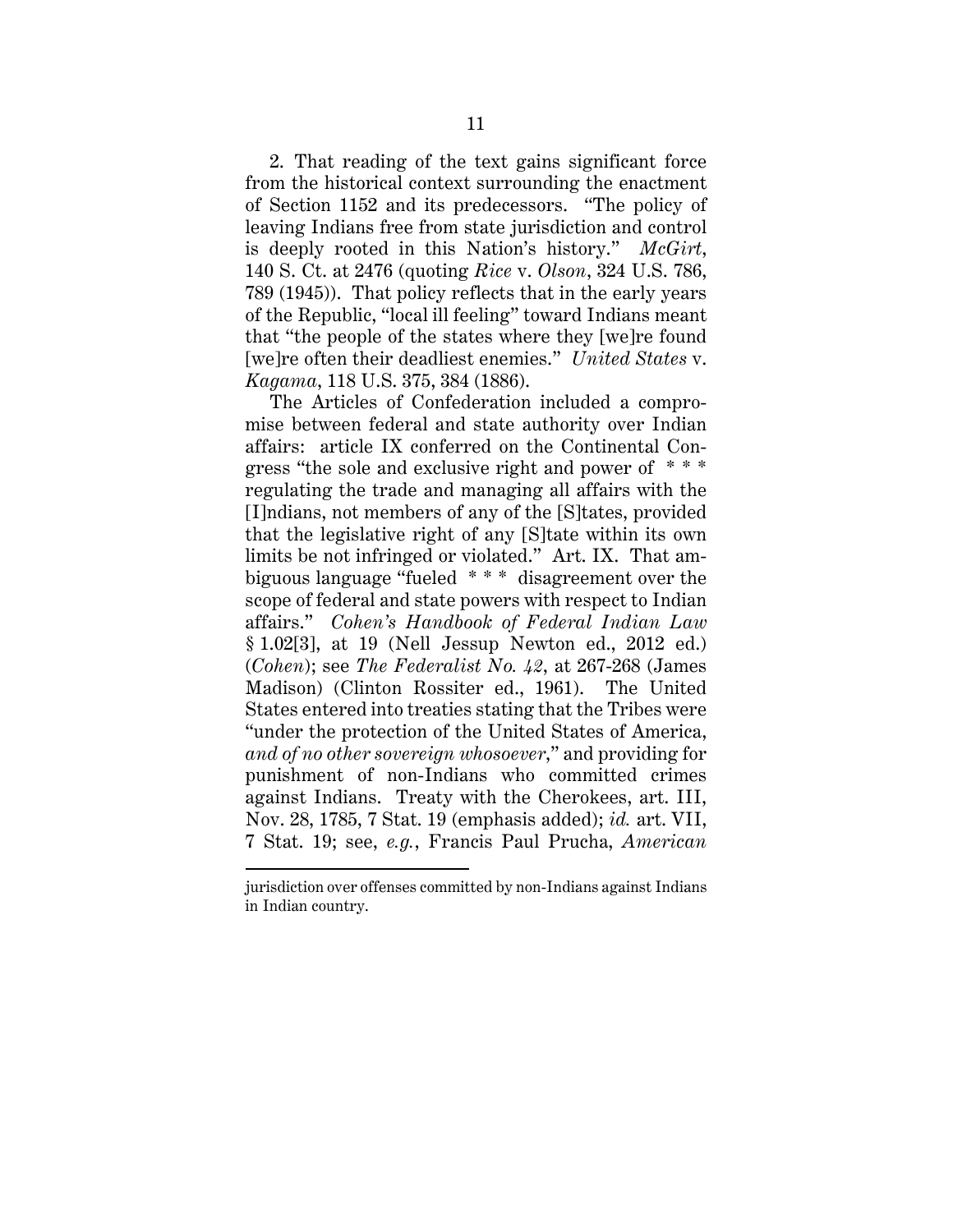*Indian Policy in the Formative Years: The Indian Trade and Intercourse Acts*, 1790-1834, at 189 (1962) (*Prucha*). States protested that such treaties were "violations of state sovereignty," and at least one State signed its own treaty with a small group of Indians, resulting in uprisings as non-Indians moved onto Indian lands. *Cohen* § 1.02[3], at 22. "By the mid-1780s," state resistance to federal Indian policy and the "resulting encroachment into Indian territory had le[]d the young nation to the brink of Indian warfare on several fronts." *Ibid.*

The Constitution addressed these tensions by eliminating all references to state power over Indian affairs while "grant[ing] Congress broad general powers to legislate in respect to Indian tribes, powers that [this Court] ha[s] consistently described as 'plenary and exclusive.'" *United States* v. *Lara*, 541 U.S. 193, 200 (2004) (citation omitted). Thus, "[w]ith the adoption of the Constitution, Indian relations became the exclusive province of federal law." *County of Oneida* v. *Oneida Indian Nation of New York State*, 470 U.S. 226, 234 (1985); *The Federalist No. 42*, at 268.

Congress exercised that exclusive and plenary authority by entering into treaties that provided for exclusive federal protection of Indians. For example, in the Treaty with the Chippewas, Ottawas, Pottawatimies, Wyandots, and Shawanoese, Nov. 25, 1808 (Treaty at Brownstown), 7 Stat. 112, the Tribes "acknowledge[d] themselves to be under the protection of the United States, and of no other sovereign." Art. V, 7 Stat. 113; see, *e.g.*, Treaty with the Florida Tribes of Indians, art. III, Sept. 18, 1823, 7 Stat. 224; Treaty with the Ioways, art. IV, Aug. 4, 1824, 7 Stat. 231; see also *Cohen* § 1.03[1], at 26 n.25. Other treaties stated that the United States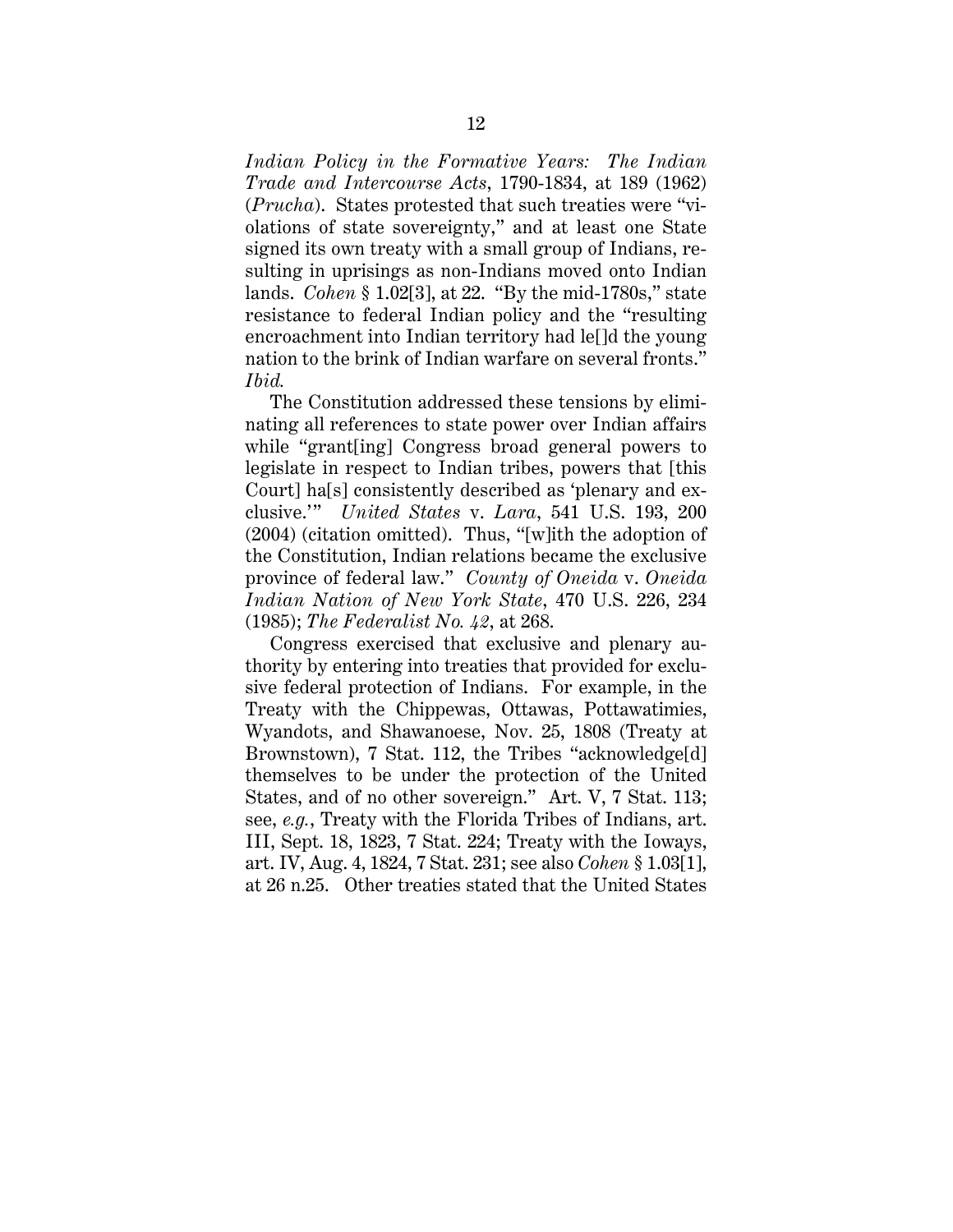would "afford" the Indians "protection against all persons whatever." Treaty with the Kickapoos, art. 9, July 30, 1819, 7 Stat. 201. And "[m]any treaties [specifically] provided for federal jurisdiction over crimes committed by non-Indians against Indians, as well as by Indians against non-Indians." *Cohen* § 1.03[1], at 27; see, *e.g.*, Treaty of Perpetual Friendship, Cession and Limits, U.S.-Choctaw Tribe, arts. 6-7, Sept. 27, 1830, 7 Stat. 334; Treaty with the Chayenne Tribe, art. 5, July 6, 1825, 7 Stat. 255. Treaty promises to exercise federal jurisdiction over non-Indian crimes against Indians were particularly significant given the Tribes' inability to try non-Indians. See *Oliphant* v. *Suquamish Indian Tribe*, 435 U.S. 191, 197-199 & n.8 (1978).

3. Early congressional enactments reflected and codified the United States' agreements to protect Indians. Those early enactments, in turn, formed the basis for Section 1152. See *Cohen* § 9.02[1][a], at 738.

In 1790, the First Congress enacted the Indian Trade and Intercourse Act, ch. 33, 1 Stat. 137, which established that the United States, rather than the States, would exercise basic police and regulatory powers over interactions between Indians and non-Indians. Most relevant here, that Act provided for federal punishment of non-Indians who committed crimes against Indians. Ch. 33, §§ 5-6, 1 Stat. 138. Those provisions reflected that "punishment of non-Indian offenders under federal laws was promised in most treaties in force when the first Trade and Intercourse Act was adopted," *Cohen*  § 1.03[2], at 36, and Congress "assumed federal jurisdiction over offenses by non-Indians against Indians" to provide "effective protection for the Indians," *Oliphant*, 435 U.S. at 201. Similar provisions were included in the temporary Trade and Intercourse Acts of 1793, 1796,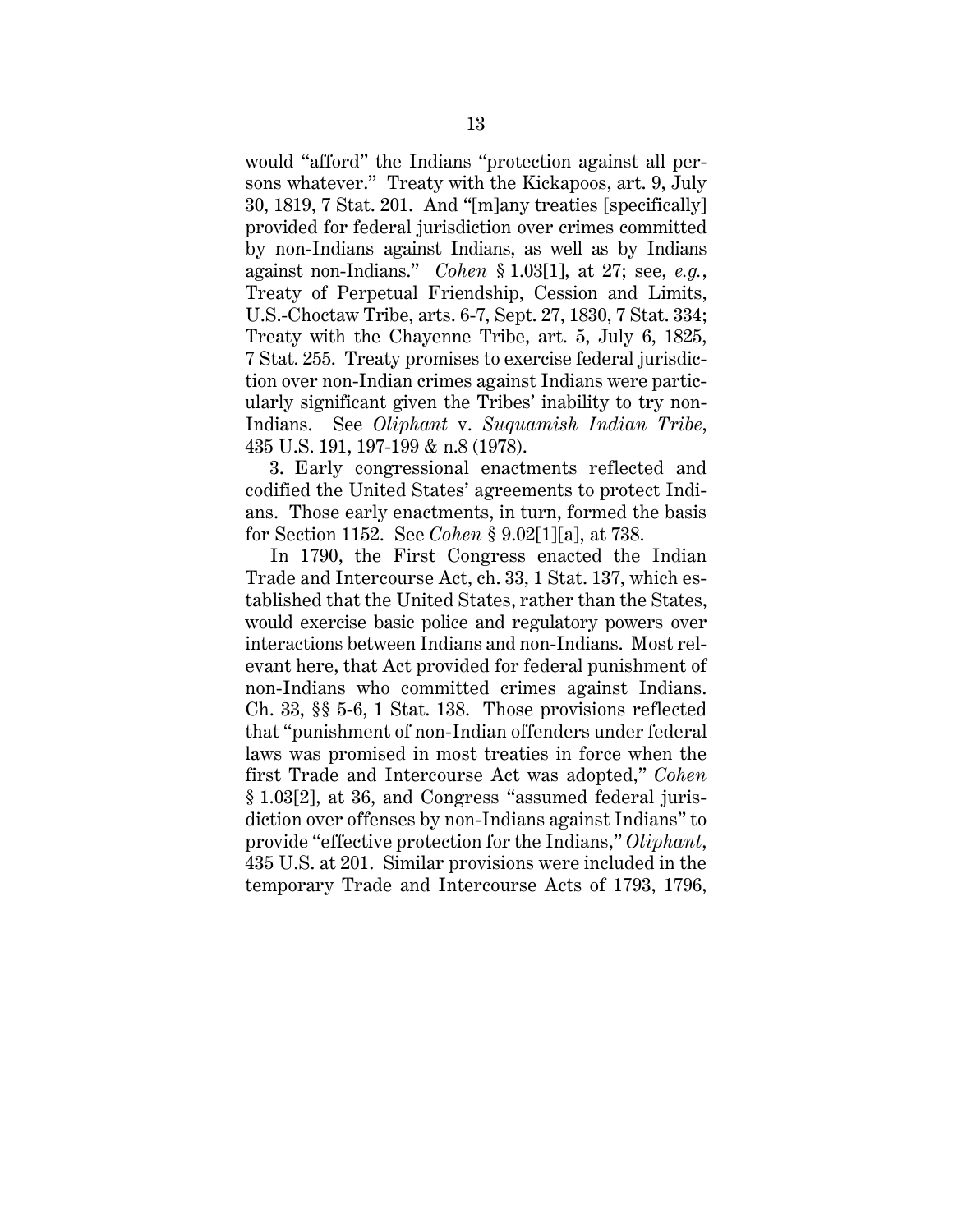and 1799, as well as the permanent Trade and Intercourse Act of 1802. See Act of Mar. 1, 1793, ch. 19, §§ 4, 10, 1 Stat. 329-330; Act of May 19, 1796, ch. 30, §§ 4, 15, 1 Stat. 470, 473; Act of Mar. 3, 1799, ch. 46, §§ 4, 15, 1 Stat. 744-745, 747; Act of Mar. 30, 1802 (1802 Act), §§ 4, 6, 15, 2 Stat. 141-142, 144; see generally *Cohen* § 1.03[2], at 36-38.

Congress expanded upon the Trade and Intercourse Acts in 1817, extending the criminal provisions to include a preliminary version of what later became the General Crimes Act. See Act of Mar. 3, 1817 (1817 Act), ch. 92, § 1, 3 Stat. 383. The 1817 Act provided that "if any Indian, or other person" committed within Indian country

any crime, offence, or misdemeanor, which, if committed in any place or district of country under the sole and exclusive jurisdiction of the United States, would, by the laws of the United States, be punished with death, or any other punishment, every such offender, on being thereof convicted, shall suffer the like punishment as is provided by the laws of the United States for the like offences, if committed within any place or district of country under the sole and exclusive jurisdiction of the United States.

*Ibid*. The 1817 Act provided for trial and punishment in the federal or territorial courts. § 2, 3 Stat. 383. And it contained two exceptions that carried forward to Section 1152: federal jurisdiction would not "extend" to offenses between Indians, or if it conflicted with "any treaty" between the United States and a Tribe. *Ibid.*

As this Court has recognized, Section 1152 was enacted in its near-modern form in 1834, as Section 25 of the Trade and Intercourse Act of 1834 (1834 Act), ch.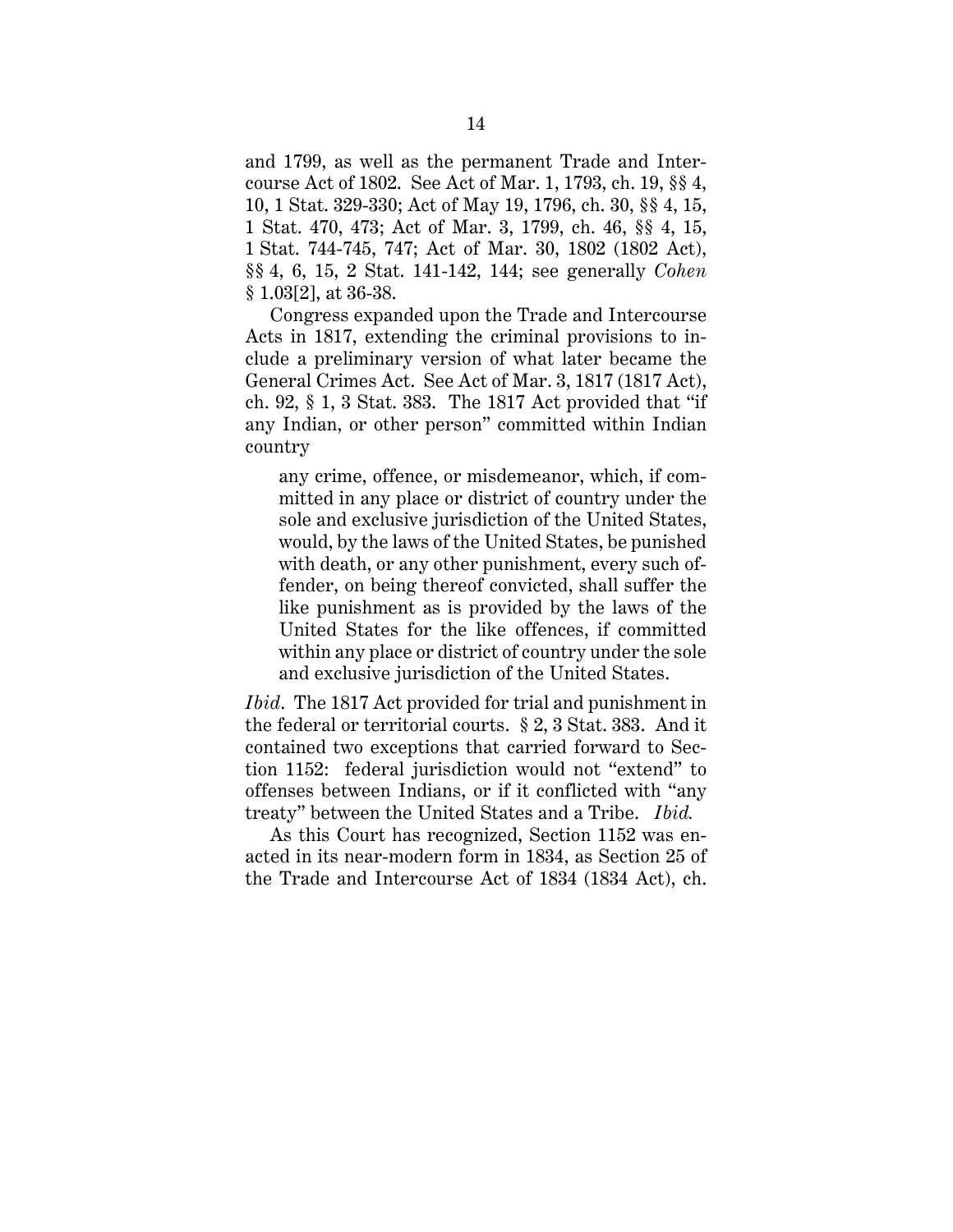161, 4 Stat. 733. See *New York ex rel. Ray* v. *Martin*, 326 U.S. 496, 500 n.6 (1946). Section 25 stated:

That so much of the laws of the United States as provides for the punishment of crimes committed within any place within the sole and exclusive jurisdiction of the United States, shall be in force in the Indian country: *Provided*, The same shall not extend to crimes committed by one Indian against the person or property of another Indian.

4 Stat. 733; see Act of Mar. 27, 1854, ch. 26, § 3, 10 Stat. 270 (providing additional exceptions). Materially similar language was included in Sections 2145 and 2146 of the Revised Statutes of 1875. And when Congress codified Title 18 in 1948, that language became present-day Section 1152. Act of June 25, 1948, ch. 645, § 1152, 62 Stat. 757.

Because Section 1152 traces its roots to treaties and enactments guaranteeing that the United States would protect Indians to the exclusion of all other sovereigns and because Section 1152 extends to Indian country laws that themselves grant the United States exclusive jurisdiction—it is properly understood to grant the United States exclusive criminal jurisdiction over crimes by non-Indians against Indians. The Trade and Intercourse Acts sought to give the federal government responsibility regarding interactions between Tribes, non-Indians, and States, in order to avoid tensions that might spark "a long drawn-out Indian war" that could jeopardize the new Nation. *Prucha* 44; see *id.* at 48. Congress thus would have understood those Acts' criminal provisions, and the subsequent statutes that derived from them, to exclude state jurisdiction.

4. The 1834 Act's immediate historical context confirms that understanding. The Act followed just two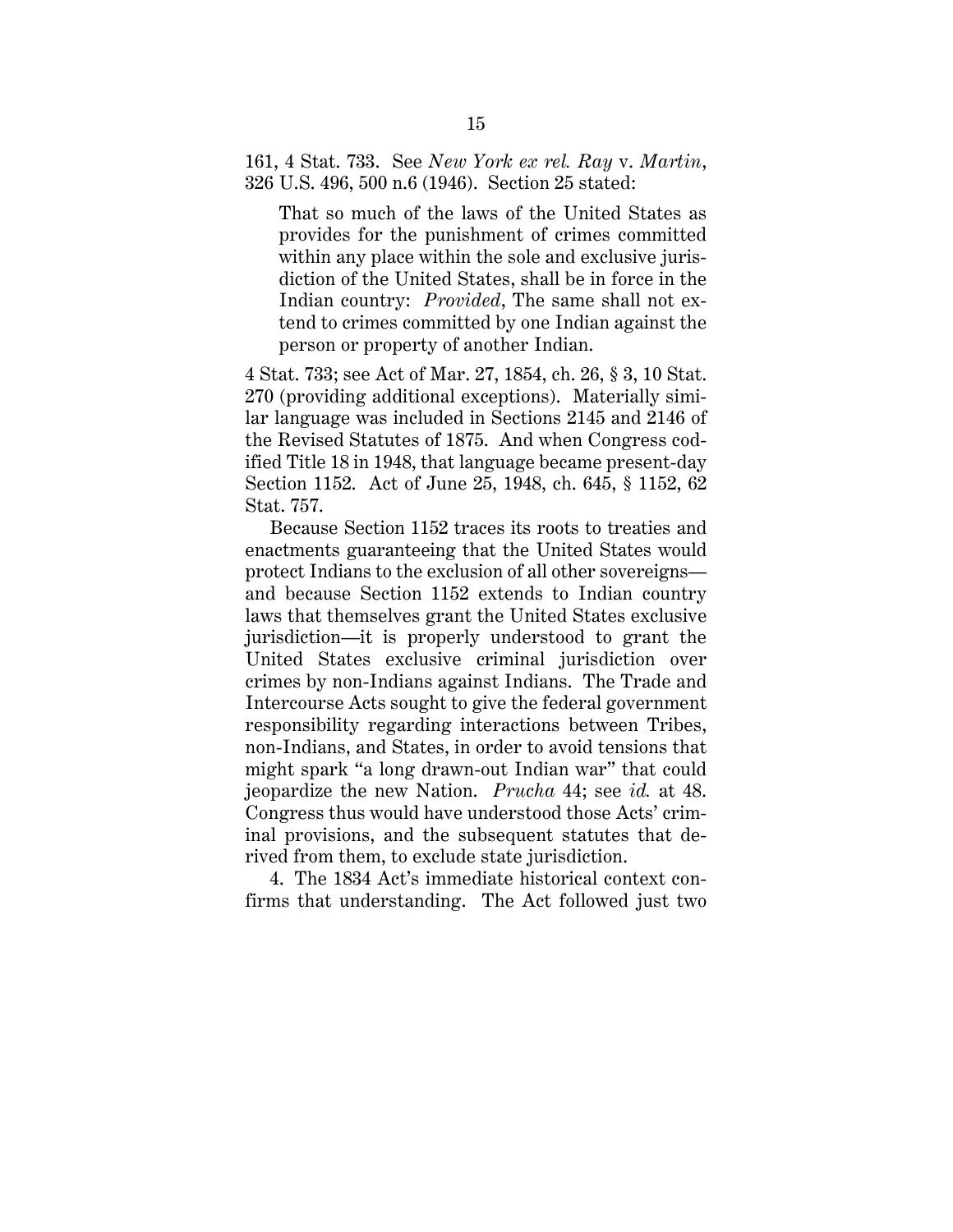years after this Court's seminal decision in *Worcester* v. *Georgia*, 31 U.S. (6 Pet.) 515 (1832), which rejected Georgia's efforts to assert jurisdiction over the Cherokee Nation's original homelands.

In *Worcester*, the State indicted two non-Indian missionaries for entering the Cherokee Nation in violation of a Georgia statute. 31 U.S. (6 Pet.) at 529. This Court held that the State's "assertion of jurisdiction over the Cherokee nation"—and, in particular, its attempt to assert jurisdiction over non-Indians living in Indian country—was "void" because the "Cherokee nation \* \* \* is a distinct community occupying its own territory \* \* \* in which the laws of Georgia can have no force." *Id.* at 542, 561. Instead, "the whole intercourse between the United States and this nation, is, by our constitution and laws, vested in the government of the United States." *Id*. at 561. The Court thus determined that the State could not exert criminal jurisdiction over non-Indians for crimes committed within Indian country because relations between the United States and the Cherokee Nation "are committed exclusively to the government of the union." *Ibid*. Coming just two years after *Worcester*, the federal criminal jurisdiction conferred by the 1834 Act would have been understood as exclusive of state jurisdiction. 3

<sup>3</sup> Oklahoma suggests (Pet. Br. 18) that "contemporaneous authorities [did not] understand *Worcester* to preclude all assertions of state power in Indian country." But the decision it cites found the 1802 Act inapplicable to one Tribe based on its status. See *United States* v. *Cisna*, 25 F. Cas. 422 (C.C.D. Ohio 1835); see also Resp. Br. 40-41. And the Opinion of the Attorney General on which Oklahoma relies concerned a *tribal* court's *civil* jurisdiction over non-Indians—not a state court's criminal jurisdiction over non-Indians who commit crimes against Indians. 7 Op. Atty. Gen. 174 (1855). Similarly, while Oklahoma invokes (Pet. Br. 18-19) dictum from this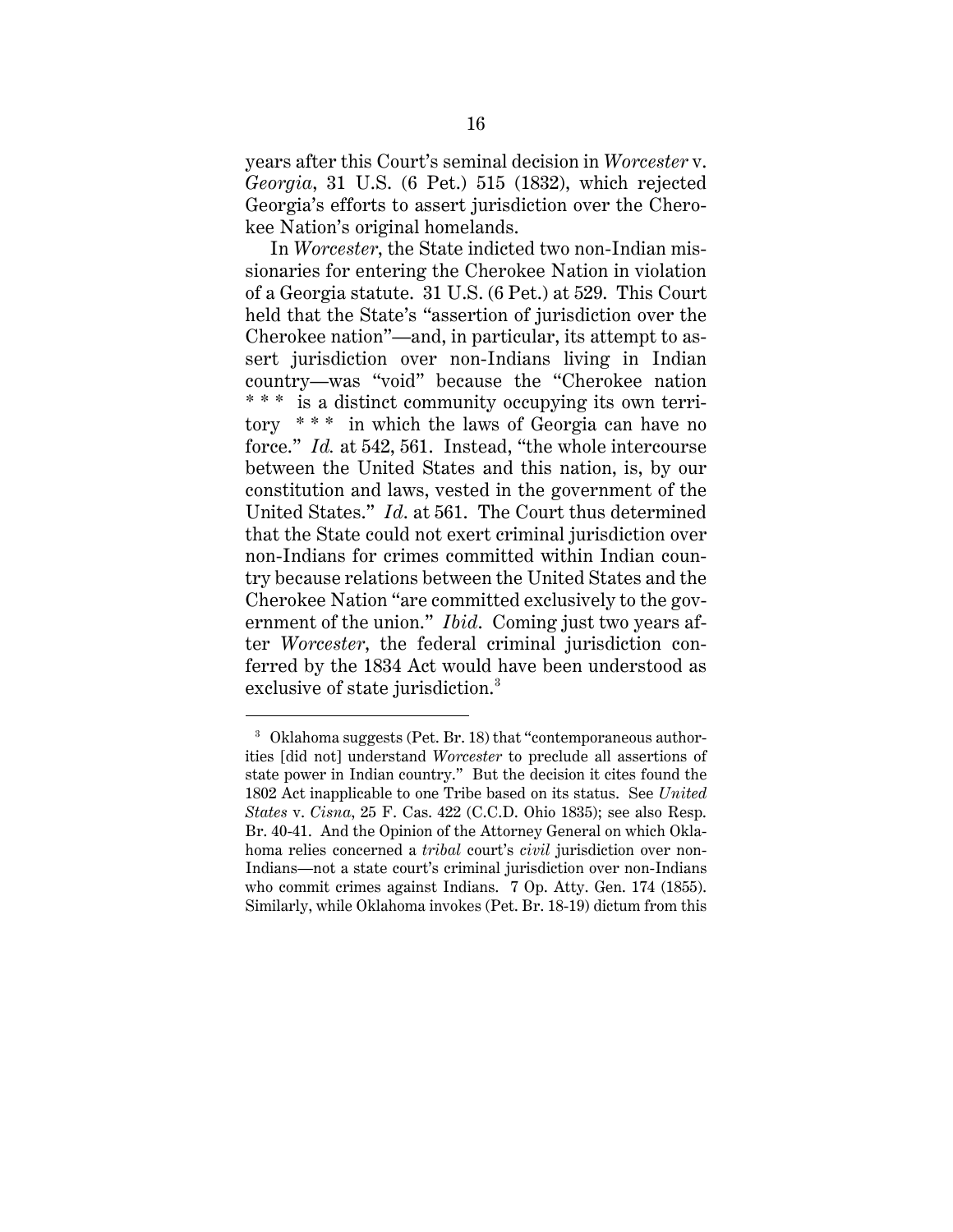5. This Court subsequently held that the classes of offenses to which Section 1152 applies are limited in a further respect. But none of this Court's decisions suggests that where, as here, Section 1152 continues to confer federal criminal jurisdiction, States possess concurrent jurisdiction.

In *McBratney*, the Court held that crimes committed by non-Indians against other non-Indians were implicitly excluded from the federal jurisdiction created by the General Crimes Act in Indian country within a State. 104 U.S. at 623-624. The Court acknowledged that such crimes were subject to federal jurisdiction prior to statehood, but it held that the Act admitting Colorado to the Union implicitly repealed any prior statute insofar as it applied to offenses by non-Indians against non-Indians and vested such jurisdiction in the State. *Ibid*.; see *Martin*, 326 U.S. at 500 & n.5; *United States* v. *Ramsey*, 271 U.S. 467, 469 (1926). The Court emphasized, however, that *McBratney* presented no question "as to the punishment of crimes committed by or against Indians." 104 U.S. at 624; accord *Draper* v. *United States*, 164 U.S. 240, 247 (1896); see *United States* v. *Wheeler*, 435 U.S. 313, 325 n.21 (1978); *United States* v. *Antelope*, 430 U.S. 641, 643 n.2 (1977).

In *Donnelly* v. *United States*, 228 U.S. 243 (1913), the Court rejected an attempt to exclude from Section 1152 crimes by non-Indians against Indians—the class of crimes at issue here. The defendant argued that under *McBratney*'s rationale, California's admission to

Court's decision in *New York ex rel. Cutler* v. *Dibble*, 62 U.S. (21 How.) 366 (1859), the Court later explained that *Dibble*'s dictum is not "applicable" outside its context, which involved civil ejectment from tribal lands. *Oneida Indian Nation of New York* v. *County of Oneida*, 414 U.S. 661, 672 n.7 (1974).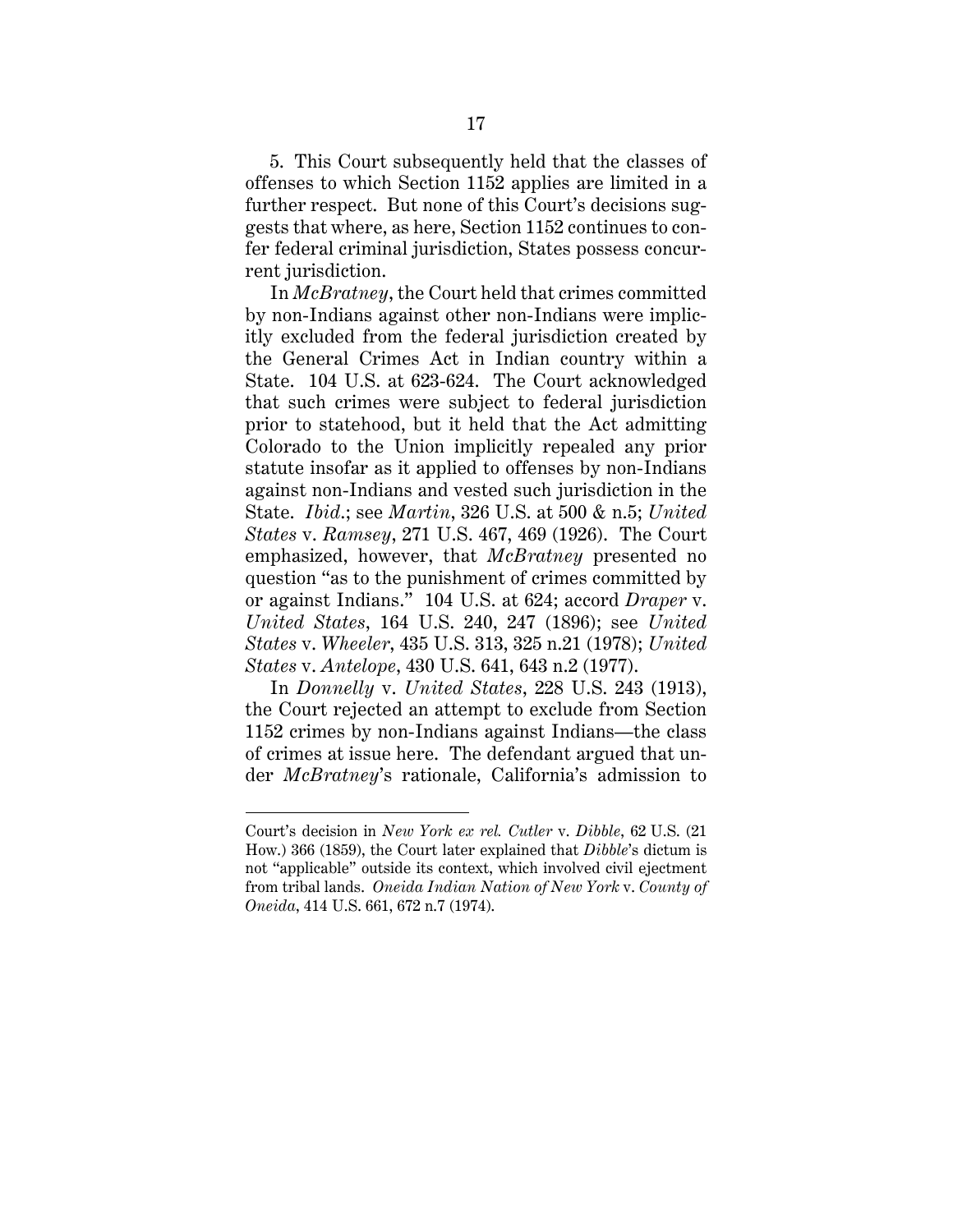the Union conferred on the State the "undivided authority to punish crimes committed upon \* \* \* an Indian reservation, excepting crimes committed by the Indians." *Id*. at 271. The Court in *Donnelly* described *McBratney* as holding, in effect, that the "admission of States qualified the former Federal jurisdiction over Indian country included therein by withdrawing from the United States and conferring upon the States the control of offenses committed by white people against whites, in the absence of some law or treaty to the contrary." *Ibid*. The Court thus viewed the *McBratney* principle as having two aspects: the withdrawal of federal jurisdiction and the conferral of jurisdiction on the State over crimes by non-Indians against non-Indians.

The Court held, however, that "offenses committed *by or against Indians* are not within the principle of \* \* \* *McBratney*," but rather remain within federal jurisdiction. *Donnelly*, 228 U.S. at 271 (emphasis added). The Court observed that "[t]his was in effect held[] as to crimes committed by the Indians" in *Kagama*, 118 U.S. at 383-384, which sustained federal jurisdiction under the Major Crimes Act over crimes by Indians in Indian country on the ground that the Indians are "wards of the [N]ation" and in need of its protection. *Donnelly*, 228 U.S. at 271-272 (emphasis omitted). The Court in *Donnelly* concluded that "[t]his same reason applies—perhaps *a fortiori*—with respect to crimes committed by [non-Indians] against the persons or property of the Indian tribes while occupying reservations set apart for the very purpose of segregating them from the whites and others not of Indian blood." *Id*. at 272.

As *Donnelly* makes clear, *McBratney* does not support the contention that where Section 1152 applies,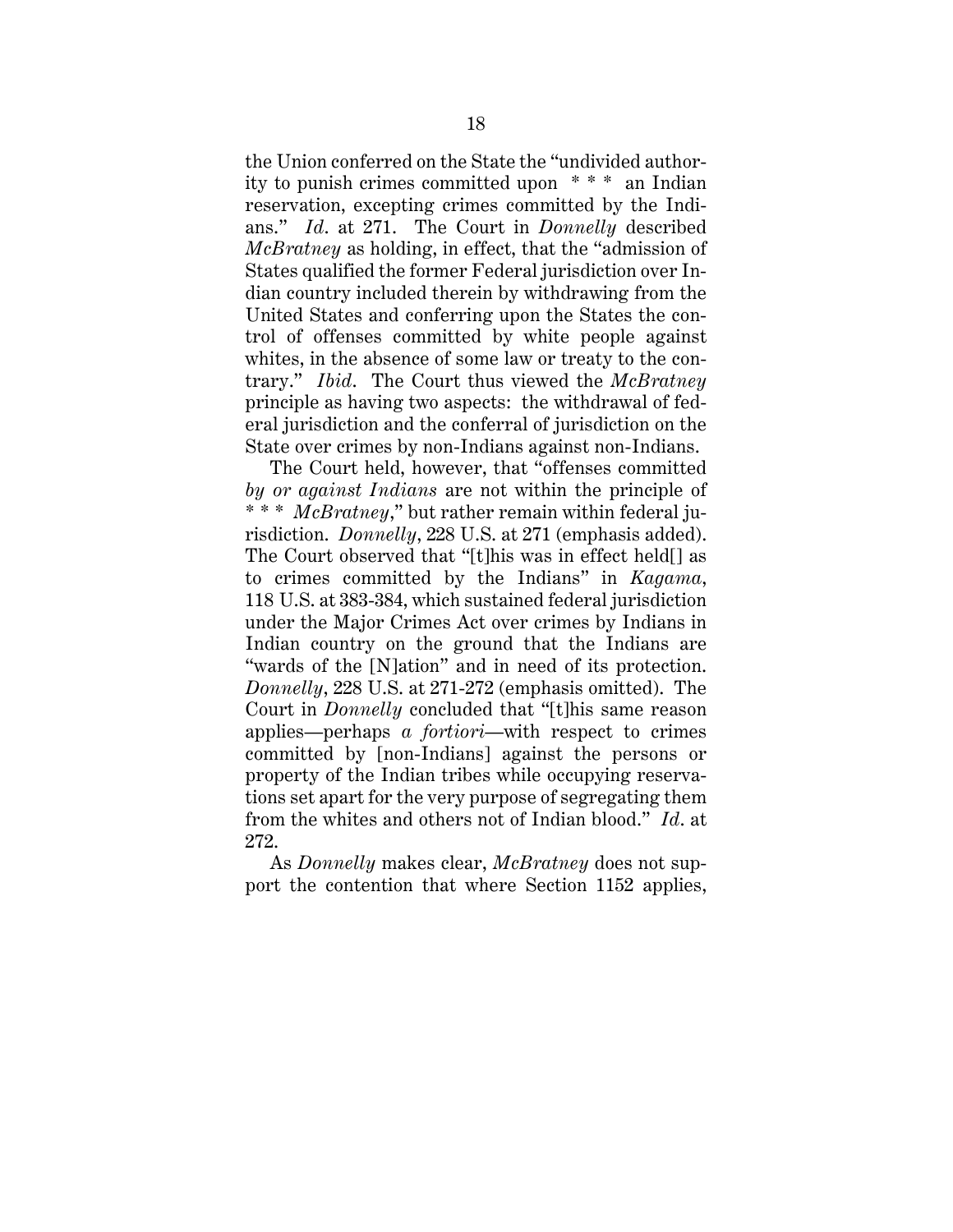federal jurisdiction is not exclusive. But see Pet. Br. 19. The basis of the holding in *McBratney* was not that the predecessor to Section 1152 remained applicable to crimes between non-Indians, but that the State nonetheless had acquired concurrent jurisdiction over those crimes. Rather, the Court held that the Act admitting Colorado to the Union implicitly *repealed* any federal statute that would have applied to crimes involving only non-Indians, and that the State acquired jurisdiction, exclusive of the federal government, as a result of that repeal. *McBratney*, 104 U.S. at 623-624; see *Donnelly*, 228 U.S. at 271-272.

*McBratney* and *Donnelly* thus confirm that where, as here, Section 1152 has *not* been repealed, federal jurisdiction remains exclusive of state jurisdiction. As *McBratney* demonstrates, Congress could reasonably determine that offenses between non-Indians in Indian country within a State did not directly involve relations with the Indians, and thus jurisdiction over such crimes could be transferred to the States without undermining the historic principle that the federal government maintains the exclusive power and duty to protect Indians. By contrast, criminal offenses by or against Indians in Indian country directly implicate relations between Indians and non-Indians—as Congress understood when enacting the Trade and Intercourse Acts and subsequent legislation. Federal authority over such offenses therefore "continued after" statehood "as it was before, \* \* \* in virtue of the long-settled rule that such Indians are wards of the nation, in respect of whom there is devolved upon the Federal Government 'the duty of protection and with it the power.'" *Ramsey*, 271 U.S. at 469 (quoting *Kagama*, 118 U.S. at 384).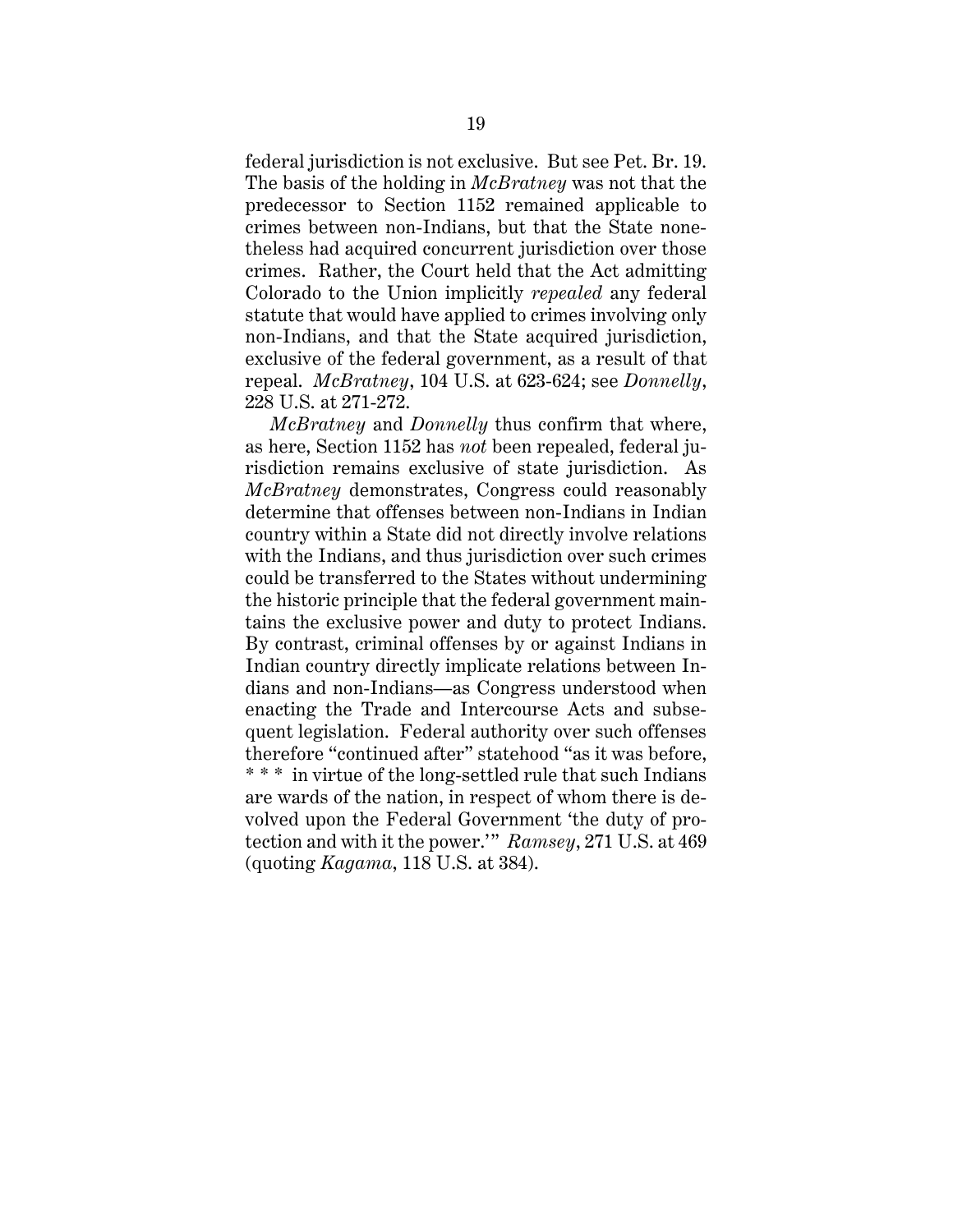**B. Congress Has Consistently Acted On And Confirmed The Understanding That States Lack Jurisdiction Over Offenses Committed By Non-Indians Against Indians In Indian Country** 

In the last century, Congress has enacted a number of statutes granting particular States criminal jurisdiction over crimes by or against Indians in Indian country. Those statutes confirm that, in the absence of affirmative authorization, States lack jurisdiction over offenses committed by non-Indians against Indians in Indian country.

1. Congress passed the first of these Acts, the Kansas Act, in 1940. Act of June 8, 1940, ch. 276, 54 Stat. 249 (18 U.S.C. 3243). The Kansas Act provides that "[j]urisdiction is conferred on the State of Kansas over offenses committed by or against Indians on Indian reservations," but it expressly retains federal jurisdiction over such offenses. 18 U.S.C. 3243; see *Negonsott*, 507 U.S. at 105. If Section 1152 *already* provided concurrent jurisdiction over crimes by non-Indians against Indians in Indian country, as Oklahoma contends, then the Kansas Act's express conferral of that jurisdiction on the State would have been unnecessary.

Congress viewed the Kansas Act as providing jurisdiction to Kansas in the first instance. The Act is entitled "An Act to *confer* jurisdiction on the State of Kansas over offenses committed by or against Indians on Indian reservations." 54 Stat. 249 (emphasis added; capitalization altered). A congressional report stated that under existing law, the States' authority in Indian country "extend[ed] in the main only to situations where both the offender and the victim are white men." H.R. Rep. No. 1999, 76th Cong., 3d Sess. 2 (1940). The report further explained that the creation of tribal courts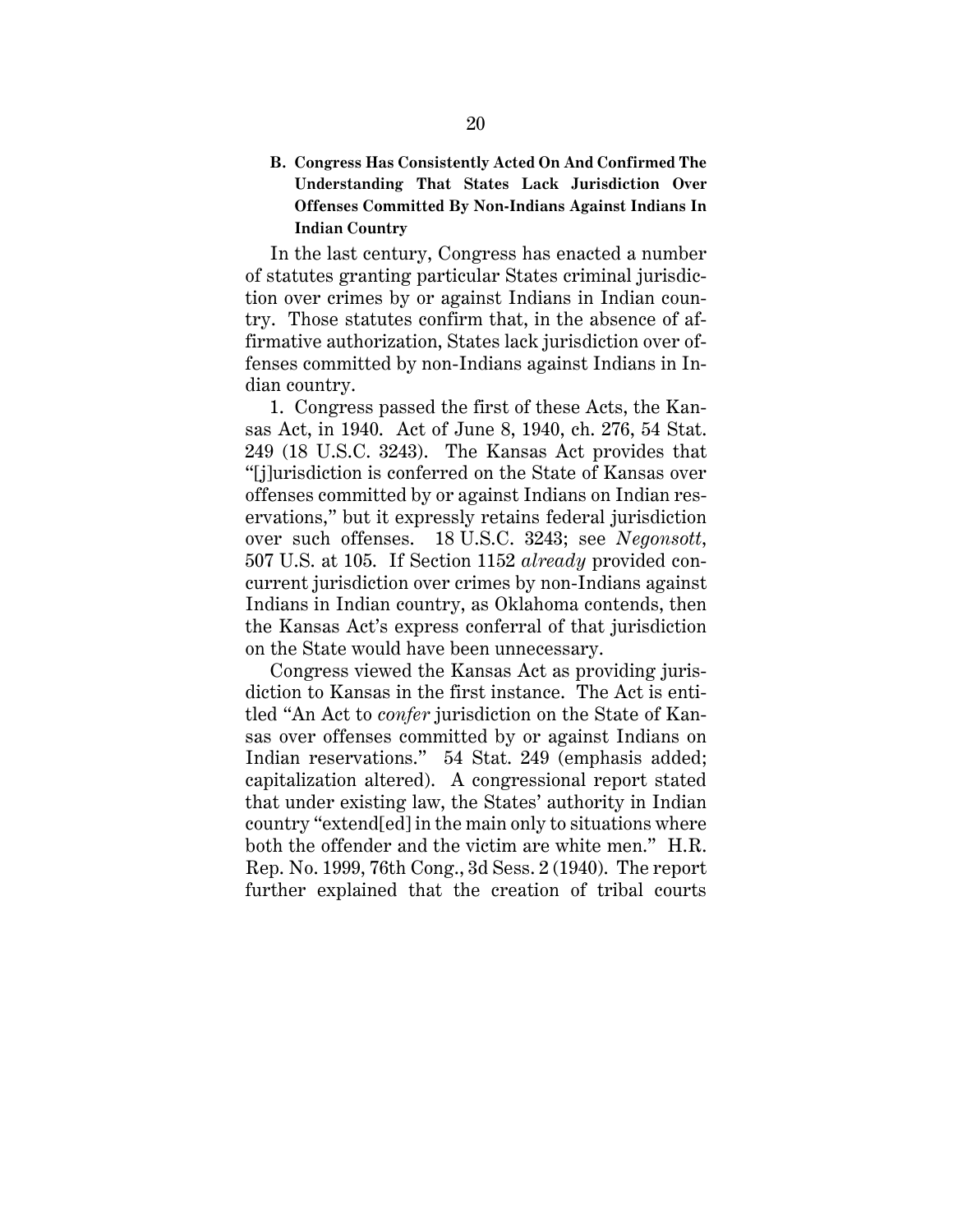would not fill the resulting jurisdictional gap because those courts "may not punish white men for offenses committed upon Indians." *Id.* at 4. Congress thus clearly understood that Kansas did not already have concurrent jurisdiction over crimes by non-Indians against Indians. This Court later took the same view, describing the Kansas Act as "the first major grant of jurisdiction to a State over offenses involving Indians committed in Indian country." *Negonsott*, 507 U.S. at 103.

Congress acted on the same understanding in 1946 and 1948, when it passed special statutes providing North Dakota, New York, and Iowa with certain criminal jurisdiction. Once again, the Acts described themselves as "confer[ring] jurisdiction" on the States over "offenses committed by or against Indians." Act of July 2, 1948, ch. 809, 62 Stat. 1224 (25 U.S.C. 232) (New York); see Act of June 30, 1948, ch. 759, 62 Stat. 1161 (conferring jurisdiction on Iowa with regard to one reservation), *repealed*, Act of Dec. 11, 2018, Pub. L. No. 115-301, 132 Stat. 4395; Act of May 31, 1946, ch. 279, 60 Stat. 229 (same for North Dakota). Congress acted with respect to New York and Iowa the same year that it recodified the General Crimes Act as 18 U.S.C. 1152. The legislative reports on those Acts again reflect the view that without special legislation, the affected States would lack criminal jurisdiction over crimes against Indians. See, *e.g.*, H.R. Rep. No. 2345, 80th Cong., 2d Sess. 1 (1948); H.R. Rep. No. 2355, 80th Cong., 2d Sess. 1 (1948).

2. Public Law 280, enacted in 1953, rests on that same understanding. Section 2 of Public Law 280 enacted 18 U.S.C. 1162, which is entitled "State jurisdiction over offenses committed by or against Indians in the Indian country." *Ibid.* (emphasis omitted).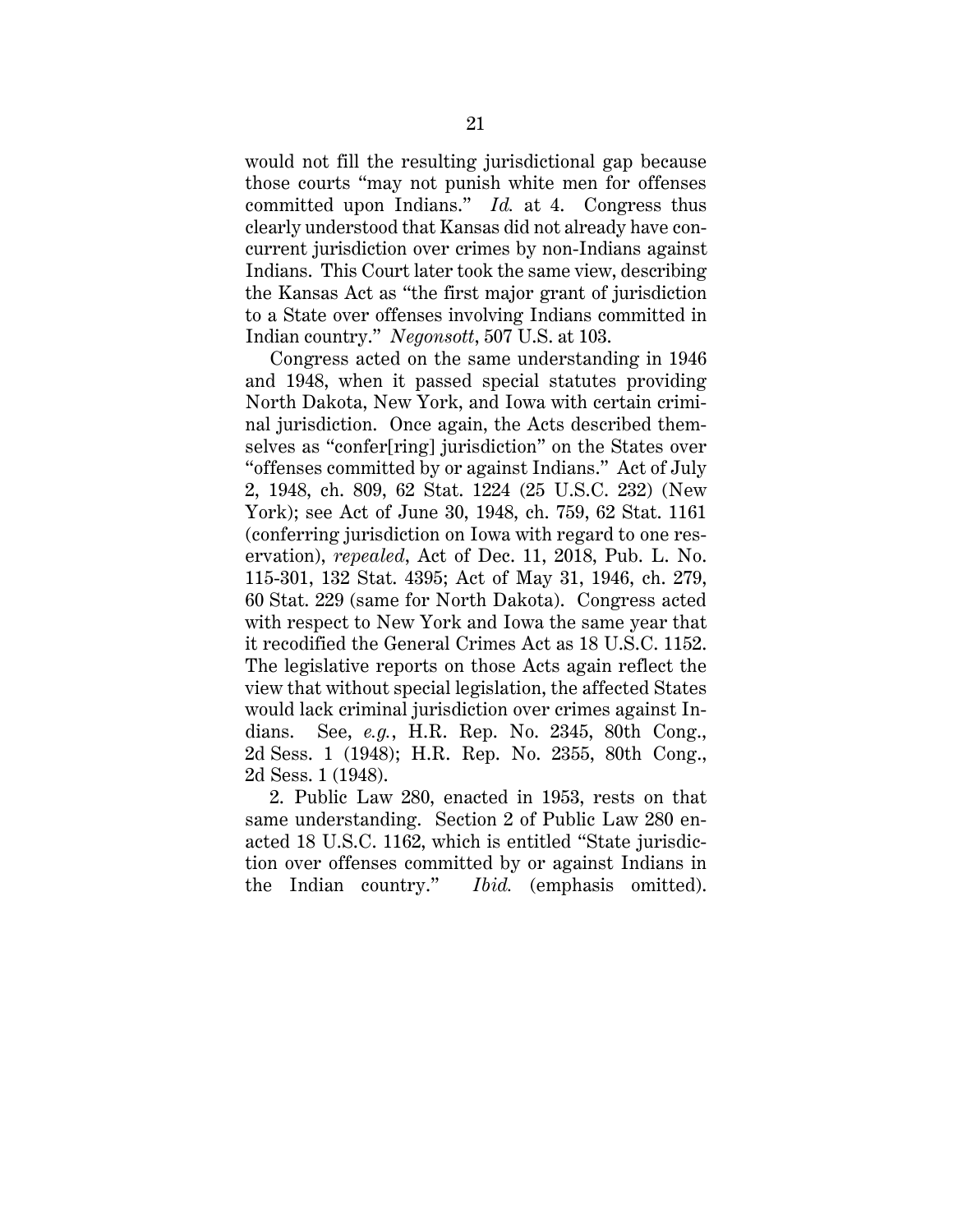Subsection (a) of Section 1162 now provides that the listed States (which do not include Oklahoma) "shall have jurisdiction over offenses committed *by or against Indians*" in particular areas of Indian country "to the same extent that such State \* \* \* has jurisdiction over offenses committed elsewhere within the State," and "the criminal laws of such State \* \* \* shall have the same force and effect within such Indian country as they have elsewhere within the State." 18 U.S.C. 1162(a) (emphasis added). The title and text of Section 1162(a) indicate that it establishes the sole and complete basis for regulation of state "jurisdiction over offenses committed by or against Indians in the Indian country" in the listed States. *Ibid.*; see *Three Affiliated Tribes of the Fort Berthold Reservation* v. *Wold Engineering, P. C.*, 476 U.S. 877, 884 (1986). If the States already had jurisdiction over crimes by non-Indians against Indians, as Oklahoma contends, then Section 1162(a)'s conferral of jurisdiction on the listed States over offenses "against Indians" would be superfluous: that phrase is not necessary to confer jurisdiction over offenses committed against Indians by other Indians, which are covered by the reference to offenses committed "by \*\*\* Indians." 18 U.S.C. 1162(a).4

<sup>4</sup> Oklahoma observes (Pet. Br. 33-34) that this Court has held that state courts may entertain civil suits by Indians against non-Indians arising in Indian country regardless of a State's assumption of jurisdiction under Public Law 280, which provides for the assumption of jurisdiction "over civil causes of actions between Indians *or to which Indians are parties*." 25 U.S.C. 1322 (emphasis added); see *Three Affiliated Tribes,* 467 U.S. at 148-149. The italicized language, however, provides jurisdiction over suits by non-Indians against Indians. Although it could have been drafted more narrowly, the phrase is not superfluous.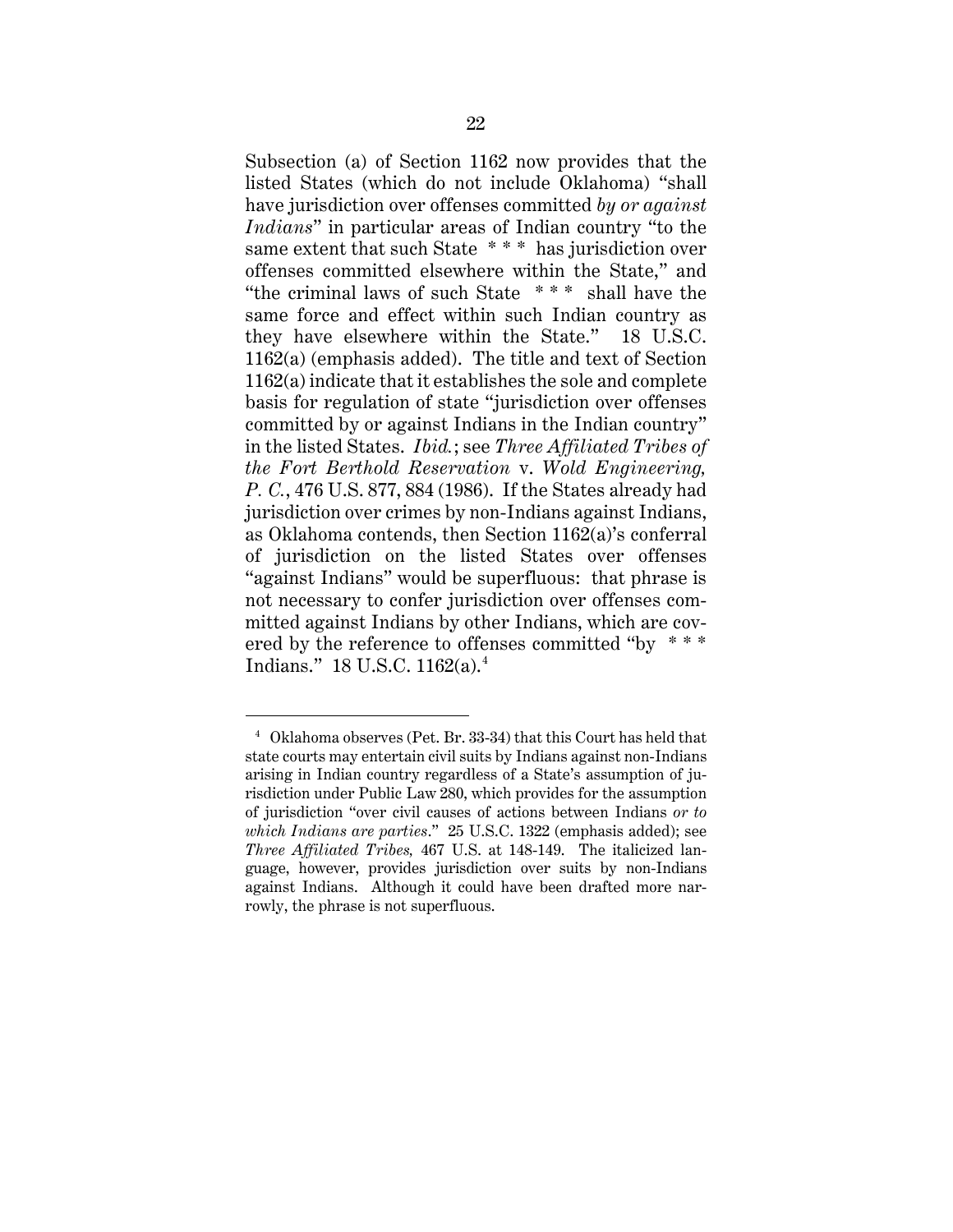The conclusion that the listed States did not already have jurisdiction over offenses by non-Indians "against Indians" is reinforced by Section 6 of Public Law 280, which authorized non-listed States to amend their constitutions or statutes to remove any legal impediments to the "assumption" of jurisdiction that Section 1162(a) conferred on listed States—*i.e.*, offenses "by or against Indians" in Indian country. 67 Stat. 590; see *McGirt*, 140 S. Ct. at 2478 (noting that Oklahoma has not obtained jurisdiction under this provision). And it is likewise supported by Section 7 of Public Law 280, which granted the consent of the United States to any State "not having jurisdiction" to "assume" jurisdiction by legislative action. 67 Stat. 590; see Civil Rights Act of 1968, Pub. L. No. 90-284, §§ 401(a), 403(b), 82 Stat. 78, 79 (25 U.S.C. 1321(a), 1323(b)) (repealing Section 7 and providing instead that States "not having jurisdiction" over offenses committed "by or against Indians" may "assume" such jurisdiction only with the consent of the Tribe concerned); see also U.S. Br. at 15-17, *Arizona* v. *Flint*, 492 U.S. 911 (1989) (No. 88-603) (*Flint* Br.) (discussing legislative history of these provisions). Accepting Oklahoma's argument that States *already* had such jurisdiction would negate these specific enactments and the requirement of tribal consent, as well as certain States' decisions not to seek (or to retrocede) that jurisdiction. See Resp. Br. 23-25, 50.

# **C. This Court Has Long Recognized That States Do Not Generally Have Jurisdiction Over Offenses By Non-Indians Against Indians In Indian Country**

This Court has likewise stated on multiple occasions, albeit in dicta, that federal jurisdiction over offenses committed by non-Indians against Indians in Indian country is generally exclusive of state jurisdiction.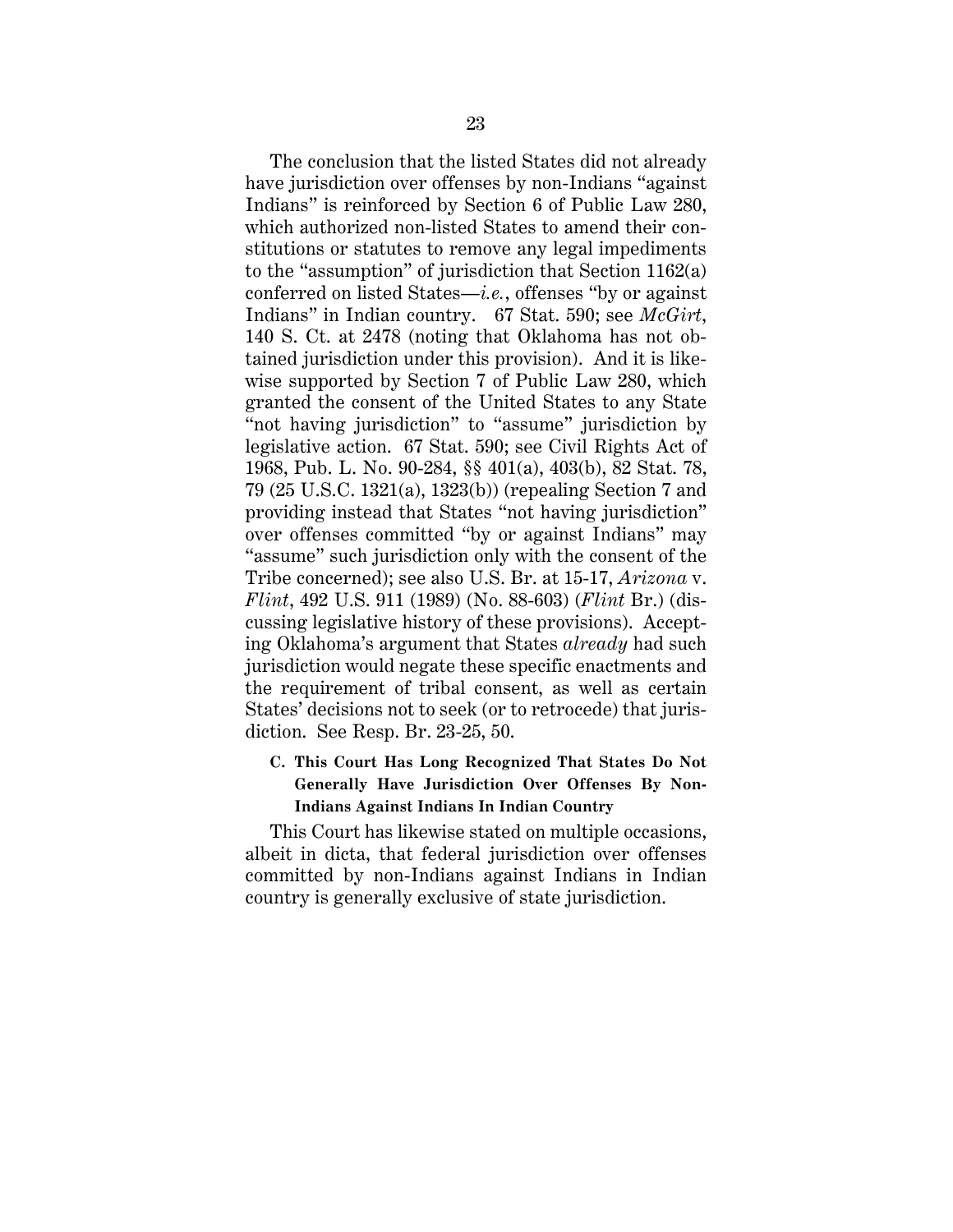1. In the first of those cases, *Williams* v. *United States*, 327 U.S. 711 (1946), a non-Indian man was convicted in federal district court of having sexual intercourse with an underage Indian girl on a reservation. Although no jurisdictional claim was raised, the Court, in describing the statutory regime under which the non-Indian was prosecuted, stated:

While the laws and courts of the State of Arizona may have jurisdiction over offenses committed on th[e] reservation between persons who are not Indians, the laws and courts of the United States, *rather than those of Arizona*, have jurisdiction over offenses committed there, as in this case, by one who is not an Indian against one who is an Indian.

#### *Id.* at 714 (emphasis added; footnote omitted).

Subsequently in *Williams* v. *Lee*, the Court held that an Arizona court did not have jurisdiction over a civil suit brought by a non-Indian against an Indian arising out of a transaction occurring on the Navajo Reservation, because the exercise of state jurisdiction would undermine the authority of the tribal courts. 358 U.S. at 223. After discussing jurisdictional principles governing Indian reservations generally and observing that "state courts have been allowed to try non-Indians who committed crimes against each other on a reservation," the Court stated that "if the crime was by or against an Indian, tribal jurisdiction or that expressly conferred on other courts by Congress has remained exclusive." *Id*. at 220; see *id.* at 218-221. As a result, "non-Indians committing crimes against Indians are now generally tried in federal courts." *Id.* at 220 n.5.

The Court similarly described the governing jurisdictional principles in *Washington* v. *Confederated Bands & Tribes of the Yakima Indian Nation*, 439 U.S.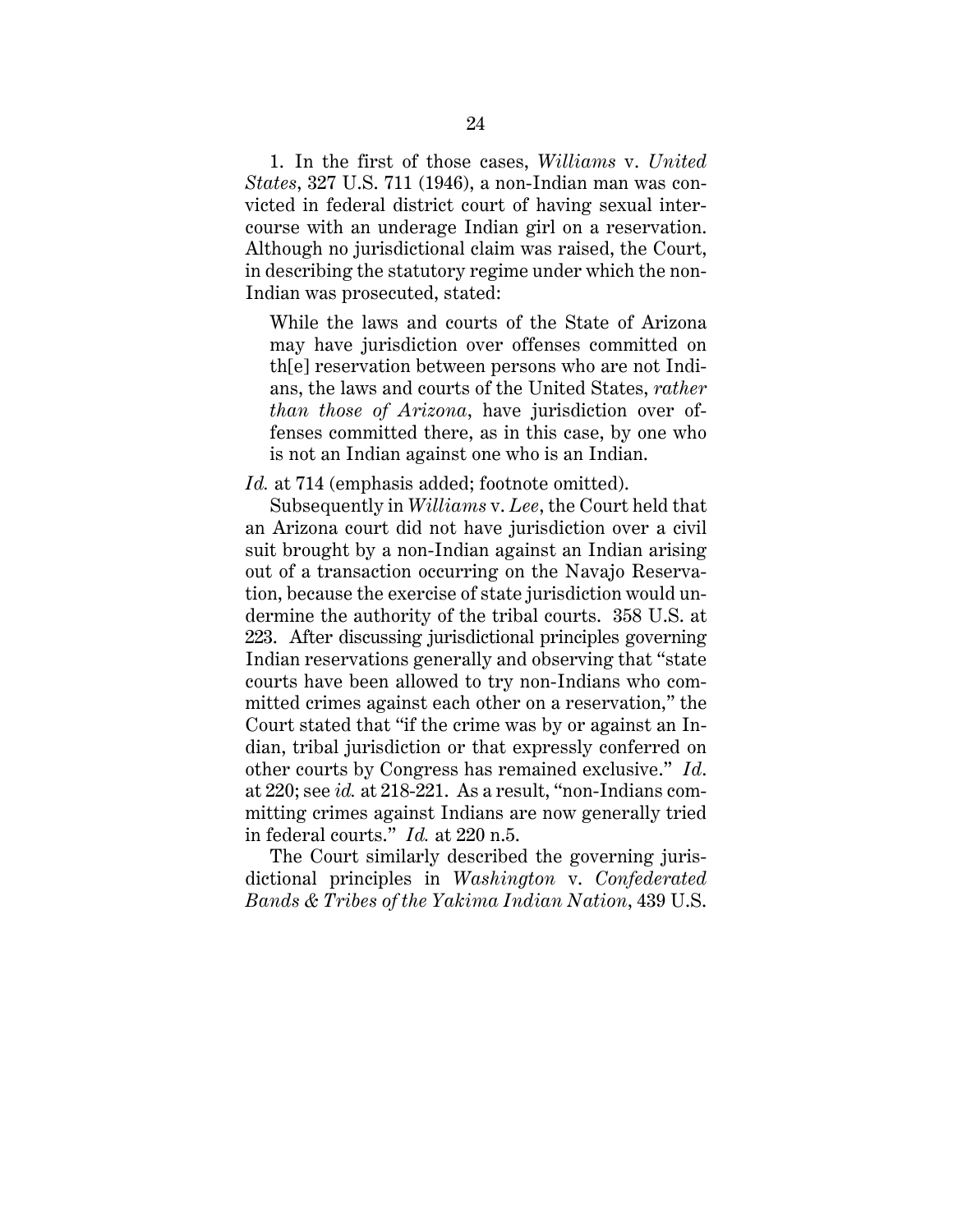463 (1979) (*Yakima Indian Nation*), where it upheld the manner in which Washington assumed jurisdiction over Indians and Indian territory pursuant to Public Law 280. The Court observed that before the State assumed jurisdiction, its law reached into Indian reservations only if it did not infringe on tribal self-government. "As a practical matter," the Court explained, this "meant that criminal offenses by or against Indians ha[d] been subject only to federal or tribal laws \*\*\* except where Congress \*\*\* 'expressly provided that State laws shall apply.'" *Id.* at 470-471 (quoting *McClanahan* v. *Arizona State Tax Comm'n*, 411 U.S. 164, 170-171 (1973)); see*, e.g., Solem*, 465 U.S. at 465 n.2, 467 n.8.

In the past two decades, this Court has continued to discuss the allocation of jurisdiction in Indian country in similar terms. In *Nevada* v. *Hicks*, 533 U.S. 353 (2001), the Court described "Sections 1152 and 1153 of Title 18" as "giv[ing] United States and tribal criminal law generally exclusive application" over "crimes committed in Indian country." *Id.* at 365 (emphasis omitted). And in *United States* v. *Bryant*, 579 U.S. 140 (2016), the Court observed that "[m]ost States lack jurisdiction over crimes committed in Indian country against Indian victims," identifying as the exception the States granted criminal jurisdiction under Public Law 280. *Id.* at 146.

Most recently, in *McGirt*, this Court stated that while the Major Crimes Act "applies only to certain crimes committed in Indian country by Indian defendants," Section 1152 "provides that federal law applies to a broader range of crimes by or against Indians in Indian country." 140 S. Ct. at 2479. The Court implied that such jurisdiction was exclusive, explaining that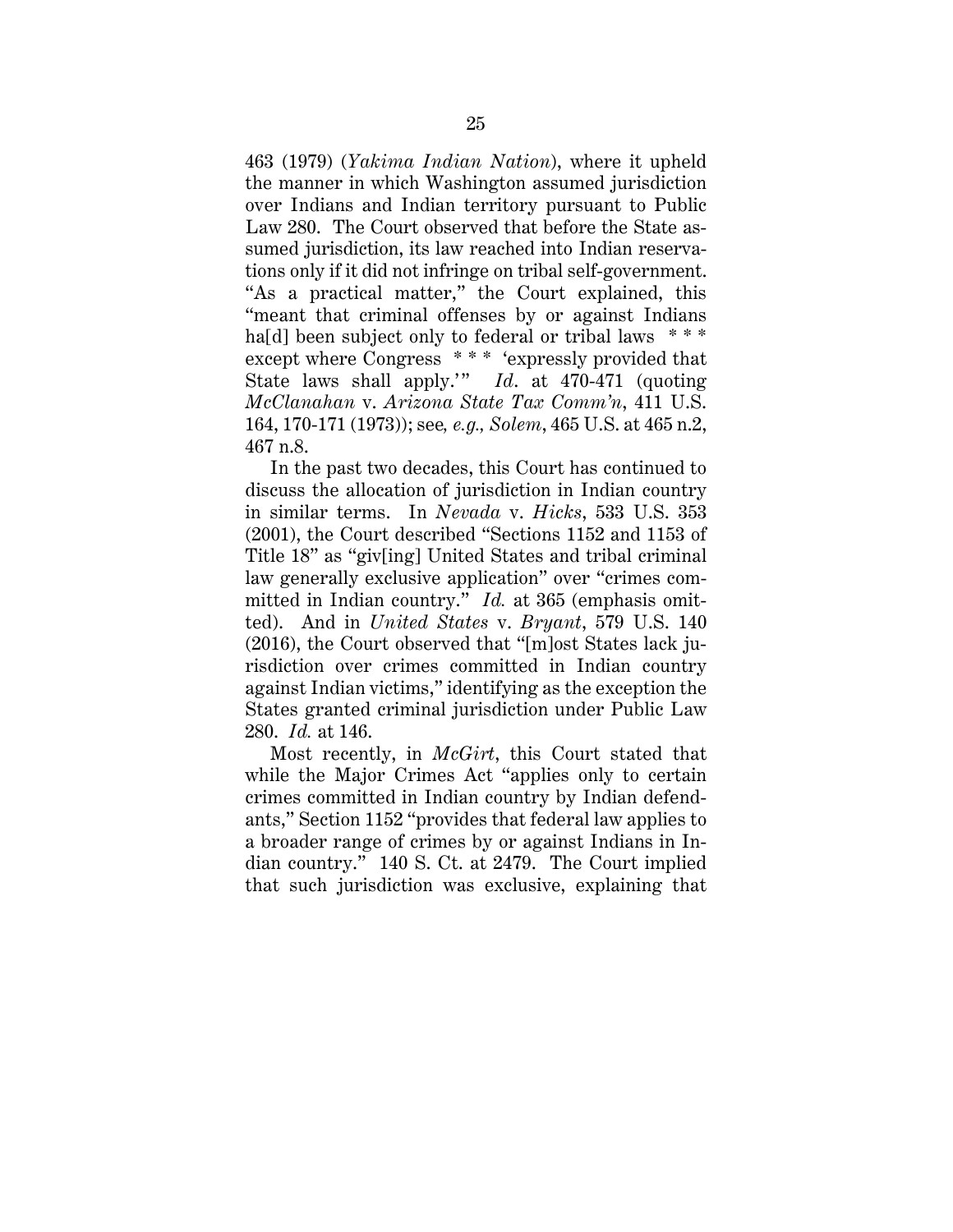"States are otherwise free to apply their criminal laws in cases of *non-Indian victims and defendants*, including within Indian country." *Ibid.* (emphasis added); cf. U.S. Amicus Br. at 38, *McGirt*, *supra* (No. 18-9526) (taking the position that if the Court held that the territory in question constituted a reservation over which the federal government had jurisdiction, federal jurisdiction over crimes by non-Indians against Indians would be exclusive).

The statements in those decisions were dicta, insofar as the Court did not have before it a non-Indian defendant who was charged or convicted in state court. But contrary to Oklahoma's suggestion (Pet. Br. 28), those repeated statements of the governing rule cannot be dismissed as mere casual asides.

In *Williams* v. *United States* and *Williams* v. *Lee*, the statements were part of a thorough and considered review of jurisdictional principles in Indian country. *Williams*, 327 U.S. at 714-715 n.10; *Lee*, 358 U.S. at 219- 222. Indeed, because the former case involved the federal prosecution of a non-Indian for a crime against an Indian, its discussion of the jurisdictional framework was pertinent to establish the statutory context for the prosecution. In *Yakima Indian Nation*, the Court's observation set the stage for a discussion of Public Law 280—an enactment that rests on the understanding that States lack criminal jurisdiction over crimes by or against Indians in the absence of express statutory authorization. See pp. 21-23, *supra*. And in *Solem*, the Court's statements of the rule of exclusive federal jurisdiction over crimes by or against Indians explained the consequences of a holding that a tract of land has reservation status.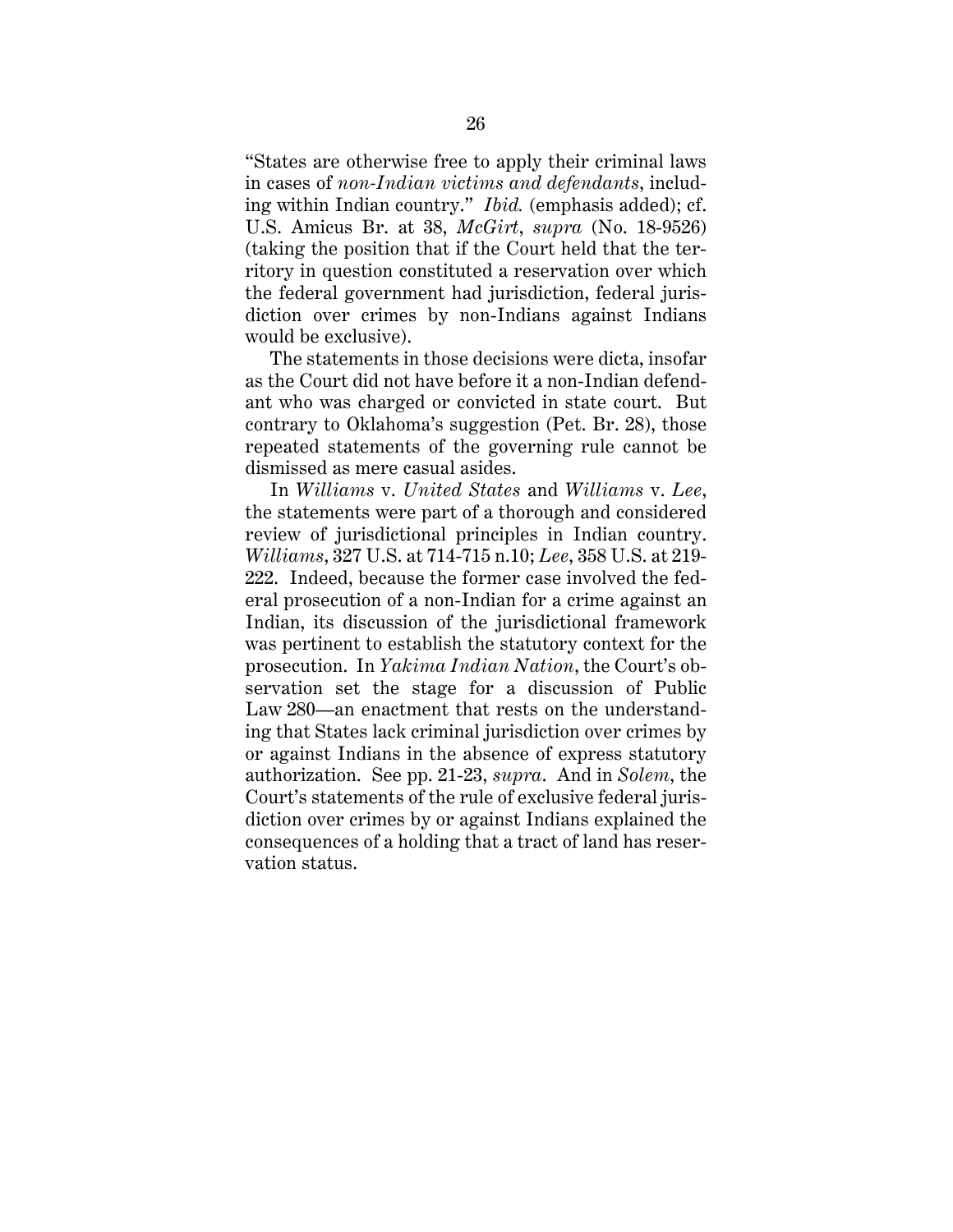This Court's more recent discussions of jurisdiction over crimes against Indians in Indian country likewise reflect careful consideration. In *Hicks*, the Court's discussion provided the backdrop for its holding that while "[t]he States' inherent jurisdiction on reservations can of course be stripped by Congress"—as it had been under Sections 1152 and 1153—Congress had not proscribed the particular action at issue (state officers' entering a reservation "to investigate or prosecute violations of state law occurring off reservation"). 533 U.S. at 365-366. In *Bryant*, the Court described the "complex patchwork of federal, state, and tribal law governing Indian country," which "made it difficult to stem the tide of domestic violence experienced by Native American women" and thus formed the impetus for enactment of the statute at issue. 579 U.S. at 145 (citation and internal quotation marks omitted). Finally, in *McGirt*, the Court addressed the scope of state jurisdiction in considering Oklahoma's and the United States' contention that recognizing a present-day Creek reservation would "unsettle an untold number of convictions and frustrate the State's ability to prosecute crimes in the future." 140 S. Ct. at 2479. Those contentions were featured prominently in the briefing and at argument, see, *e.g.*, U.S. Amicus Br. at 37-39; Tr. 54-55, 64, and the Court's opinion gave them significant attention, 140 S. Ct. at 2479-2480. 5

<sup>5</sup> Oklahoma observes (Pet. Br. 23) that in *County of Yakima* v. *Confederated Tribes & Bands of the Yakima Indian Nation*, 502 U.S. 251 (1992), the Court recognized "the rights of States, absent a congressional prohibition, to exercise criminal (and, implicitly, civil) jurisdiction over non-Indians located on reservation lands." *Id.* at 257-258. In support of that statement, the Court cited *Martin*, *supra*—which held that, under *McBratney*, New York had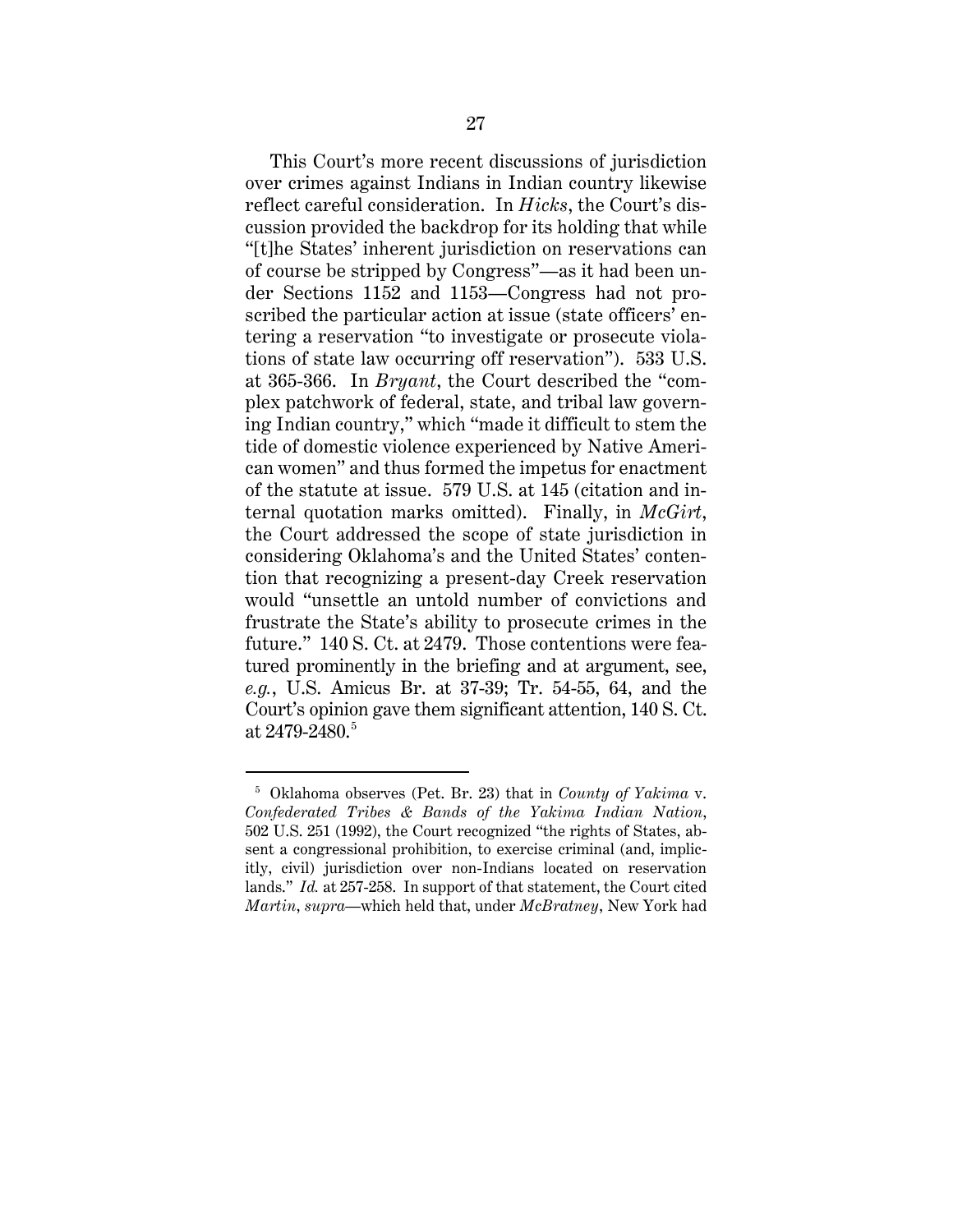2. It is significant that Congress's enactment of the modern statutory provisions discussed above built on, and indeed alternated with, this Court's repeated statements that the States lack jurisdiction over offenses "by or against Indians" in the absence of express congressional authorization. Thus: (1) Congress enacted the Kansas Act in 1940, conferring jurisdiction on Kansas on the understanding that the State was otherwise without jurisdiction over such offenses; (2) this Court expressed the same view in *Williams* v. *United States*, in 1946; (3) Congress then acted on that premise when it provided for certain criminal jurisdiction for North Dakota in 1946 and New York and Iowa in 1948, recodified the General Crimes Act in 1948, and enacted Public Law 280 in 1953; (4) this Court reiterated the rule of *Williams* v. *United States* in *Williams* v. *Lee* in 1959; (5) Congress amended Public Law 280 in 1968; and (6) this Court again reiterated that view in *Yakima Indian Nation* in 1979, and on several occasions thereafter. This pattern of congressional enactments and this Court's reiterations of the rule of exclusive federal jurisdiction confirms that States lack jurisdiction over offenses committed by non-Indians against Indians within Indian country absent affirmative statutory authorization. See Antonin Scalia & Bryan A. Garner, *Reading Law: The Interpretation of Legal Texts* 252 (2012) (statutes addressing the same subject should be interpreted "harmoniously" as "part of an entire *corpus*

<sup>&</sup>quot;jurisdiction to punish a murder of one non-Indian committed by another non-Indian" on a reservation. *Martin*, 326 U.S. at 498. *County of Yakima's* reference to "criminal \*\*\* jurisdiction," 502 U.S. at 257, does not address jurisdiction over crimes committed by non-Indians against Indians.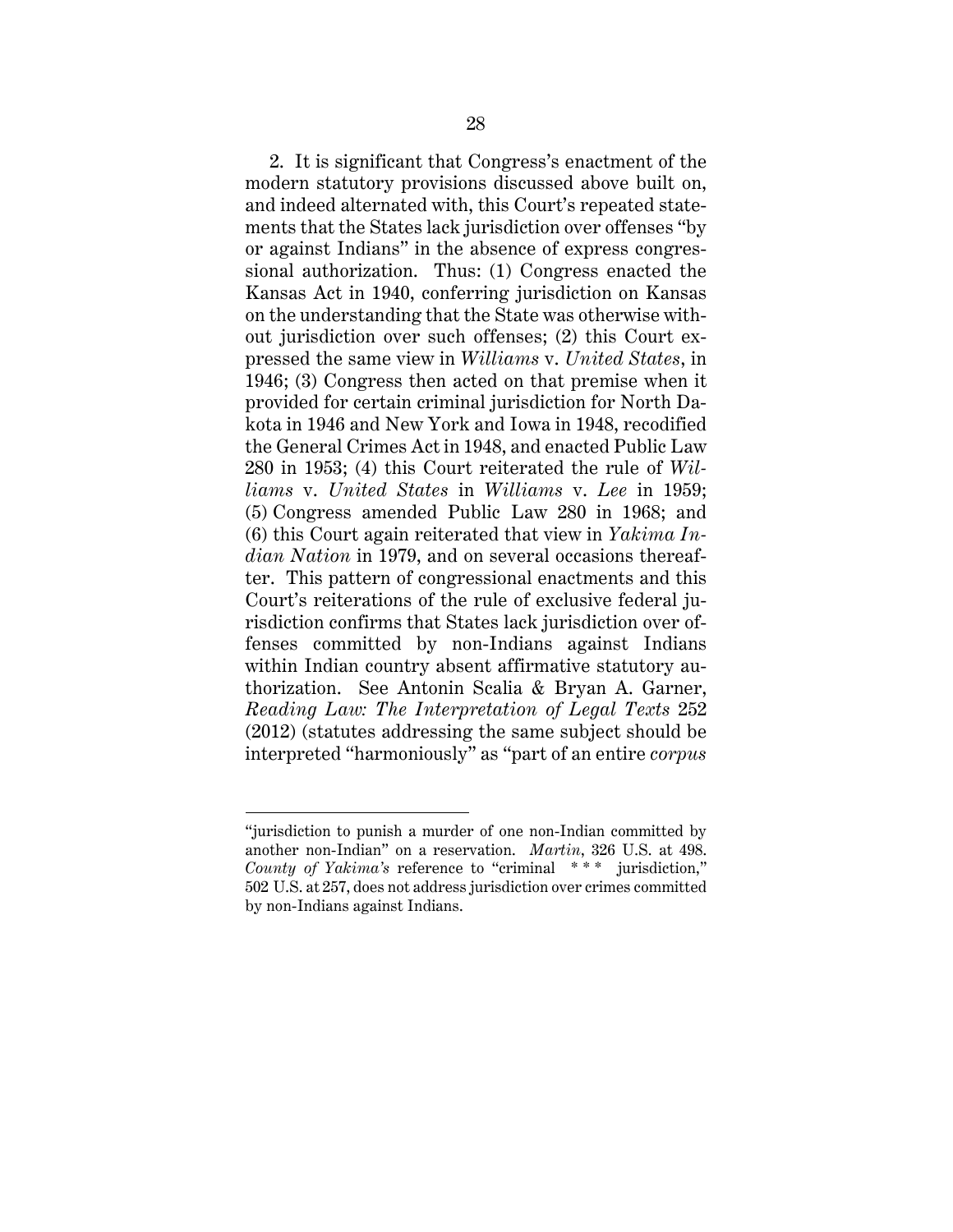*juris*"). The Executive Branch, in its briefs over the years, has taken the same position. See p. 32 n.8, *infra*.

#### **D. The State's Remaining Arguments Lack Merit**

All three Branches of the federal government have long acted on the understanding that absent specific congressional action, States lack jurisdiction over crimes committed by non-Indians against Indians in Indian country. A number of state courts have reached the same result,<sup>6</sup> or expressed that view in dicta.<sup>7</sup> And multiple federal courts of appeals have agreed. See*, e.g., United States* v. *Langford*, 641 F.3d 1195, 1199 (10th Cir. 2011); *United States* v. *Bruce*, 394 F.3d 1215, 1221 (9th Cir. 2005); see also Felix S. Cohen, *Handbook of Federal Indian Law* 146 (1942) ("The principle that a state has no criminal jurisdiction over offenses involving Indians committed on an Indian reservation is too well established to require argument."). The State's

<sup>6</sup> See *State* v. *Cungtion*, 969 N.W.2d 501 (Iowa 2022); *State* v. *Larson*, 455 N.W.2d 600 (S.D. 1990); *State* v. *Flint*, 756 P.2d 324 (Ariz. App. 1988), cert. denied, 492 U.S. 911 (1989); *State* v. *Greenwalt*, 663 P.2d 1178 (Mont. 1983); *State* v. *Kuntz*, 66 N.W.2d 531 (N.D. 1954).

In *State* v. *McAlhaney*, 17 S.E.2d 352 (1941), the Supreme Court of North Carolina held that the State had jurisdiction over an offense by a non-Indian against an Indian on the Eastern Cherokee Reservation. That decision predates much of this Court's relevant jurisprudence and most of the congressional enactments conferring jurisdiction on particular States, and it has been called into question, albeit in a different context. See *State* v. *Nobles*, 818 S.E. 2d 129, 135 & n.2 (N.C. Ct. App. 2018); see also *Flint* Br. at 18-19 n.16.

<sup>7</sup> See*, e.g., State* v. *Reber*, 171 P.3d 406, 407-408 (Utah 2007); *State*  v. *Sebastian*, 701 A.2d 13, 22 & n.21 (Conn. 1997), cert. denied, 522 U.S. 1077 (1998); *State* v. *Warner*, 379 P.2d 66, 68-69 (N.M. 1963); *State* v. *Jackson*, 16 N.W.2d 752, 754 (Minn. 1944); *State* v. *Youpee*, 61 P.2d 832, 835 (Mont. 1936).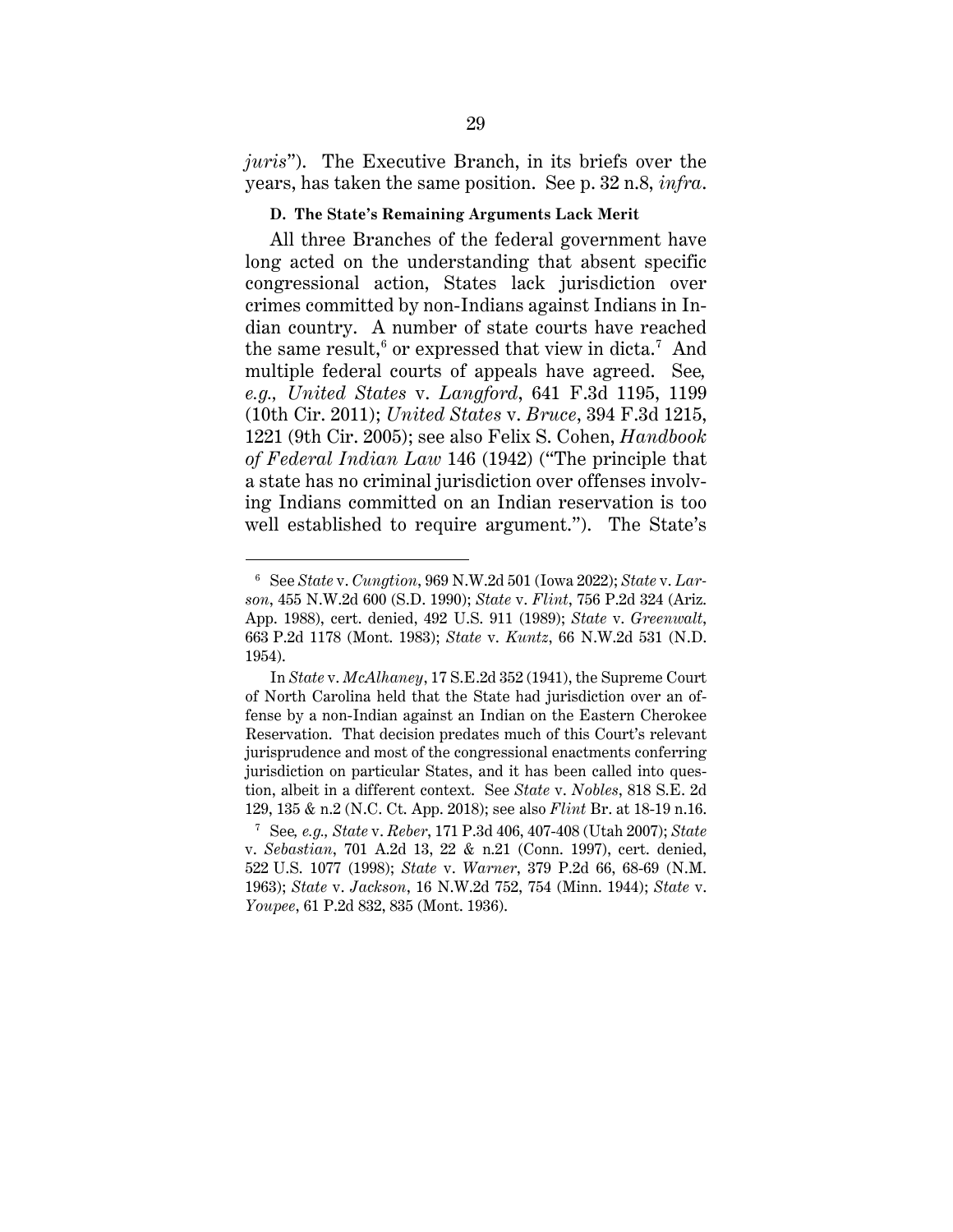remaining arguments provide a wholly insufficient basis for altering the well-established statutory allocation of jurisdiction in Indian country, which governs not just in Oklahoma but throughout the United States.

1. Oklahoma primarily contends that "a State has inherent authority to prosecute non-Indians who commit crimes in Indian country within its borders, unless Congress preempts that authority." Pet. Br. 3; see *id.* at 15- 23. But given "the history of tribal sovereignty" and the federal government's plenary authority over Indian affairs, "questions of pre-emption in this area are not resolved by reference to standards of pre-emption that have developed in other areas of the law." *Cotton Petroleum Corp.* v. *New Mexico*, 490 U.S. 163, 176 (1989); see, *e.g.*, *New Mexico* v. *Mescalero Apache Tribe*, 462 U.S. 324, 333-334 (1983); *White Mountain Apache Tribe* v. *Bracker*, 448 U.S. 136, 143, 150-151 (1980). "[F]ederal statutes, treaties, and executive orders set[] aside reservation and trust lands for purposes of tribal self-government [and] establish a baseline of federal law disfavoring state jurisdiction." *Cohen* § 6.03[2][a], at 519. In the case of criminal jurisdiction, that baseline has long been established by 18 U.S.C. 1152 and 1153, which confer exclusive jurisdiction on the federal government in the absence of an express statutory exception.

Thus, while it is true to an extent today that "[s]tate sovereignty does not end at a reservation's border," Pet. Br. 23 (brackets in original) (quoting *Hicks*, 533 U.S. at 361), the "basic policy of *Worcester* has remained," and the Court has recognized that "when Congress has wished the States to exercise" jurisdiction in cases involving Indians, "it has expressly granted them \* \* \* jurisdiction." *Lee*, 358 U.S. at 219, 221; cf.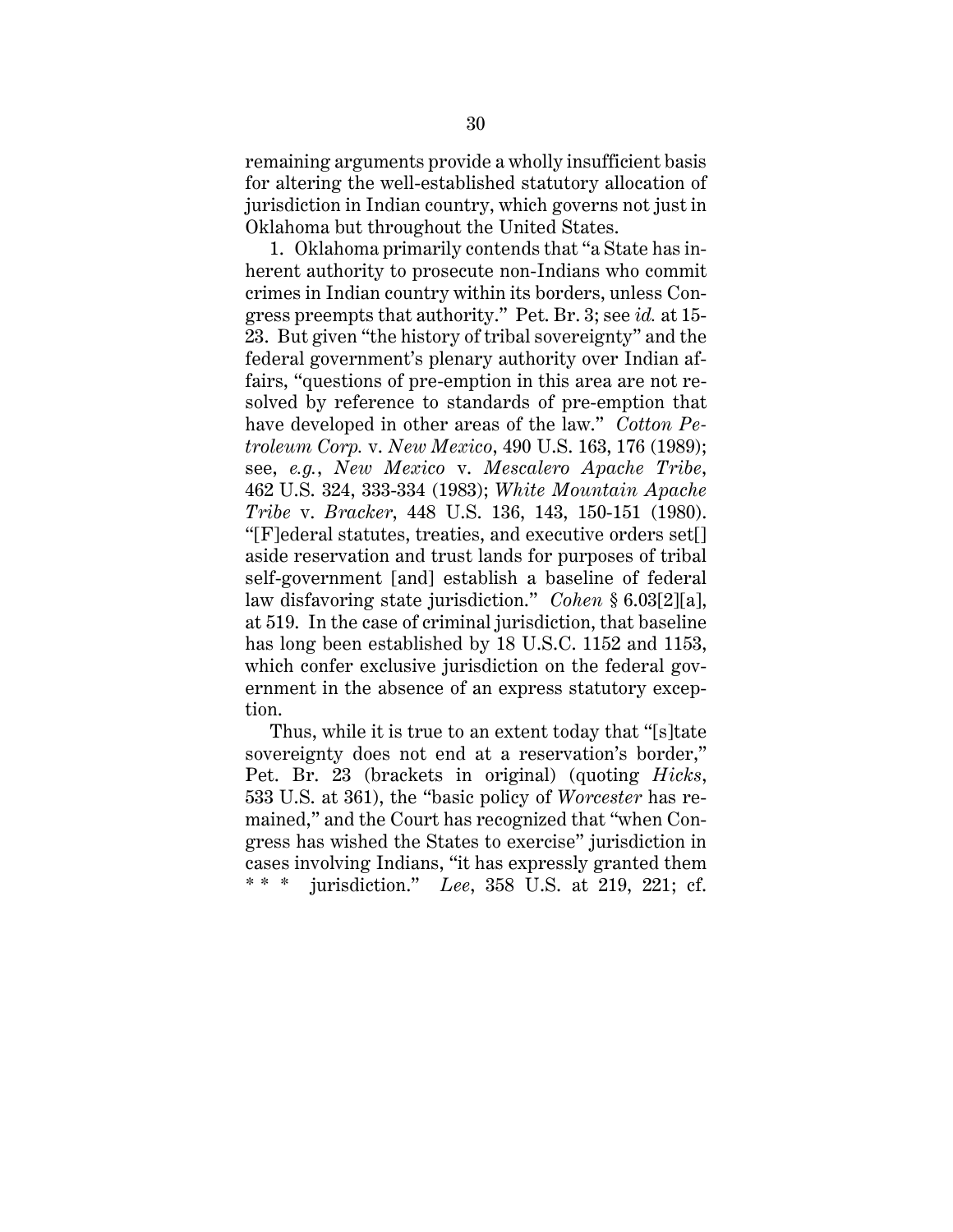*Kennerly* v. *District Court of the Ninth Judicial Dist.*, 400 U.S. 423, 424 n.1, 427 (1971) (per curiam). Here, Congress has not granted Oklahoma jurisdiction over offenses committed by non-Indians against Indians in Indian country; to the contrary, Congress has enacted statutes specifically addressing such jurisdiction, which make clear that Oklahoma may not exercise it.

2. Oklahoma observes that the Court's more "modern cases" have sometimes held that a State's civil laws may apply to certain on-reservation conduct based on a " 'particularized inquiry into the nature of the state, federal, and tribal interests at stake.'" Pet. Br. 40 (quoting *Bracker*, 448 U.S. at 144-145); see *id.* at 22 (relying on decisions upholding the application of state civil laws, largely relating to taxation, to non-Indians in Indian country). But there is no basis to undertake any such "particularized inquiry" here in light of the longstanding statutory framework and historic understandings discussed above.

To the extent any such balancing were relevant, Oklahoma errs in contending (Pet. Br. 42) that the question presented raises "no serious issues of tribal sovereignty." While tribal courts generally lack authority to try non-Indians for crimes against Indians, see *Oliphant*, 435 U.S. at 204, 212, Congress historically regarded exclusive federal jurisdiction over such crimes as one aspect of the federal government's duty to protect Indians, which stems in part from early treaties that themselves reflect the unique nature of Indian nations as domestic dependent sovereigns. This Court likewise understood the exclusivity of federal and tribal jurisdiction over non-Indians in Indian country as key to tribal sovereignty in *Worcester*. Those historic understandings provide key guidance in determining how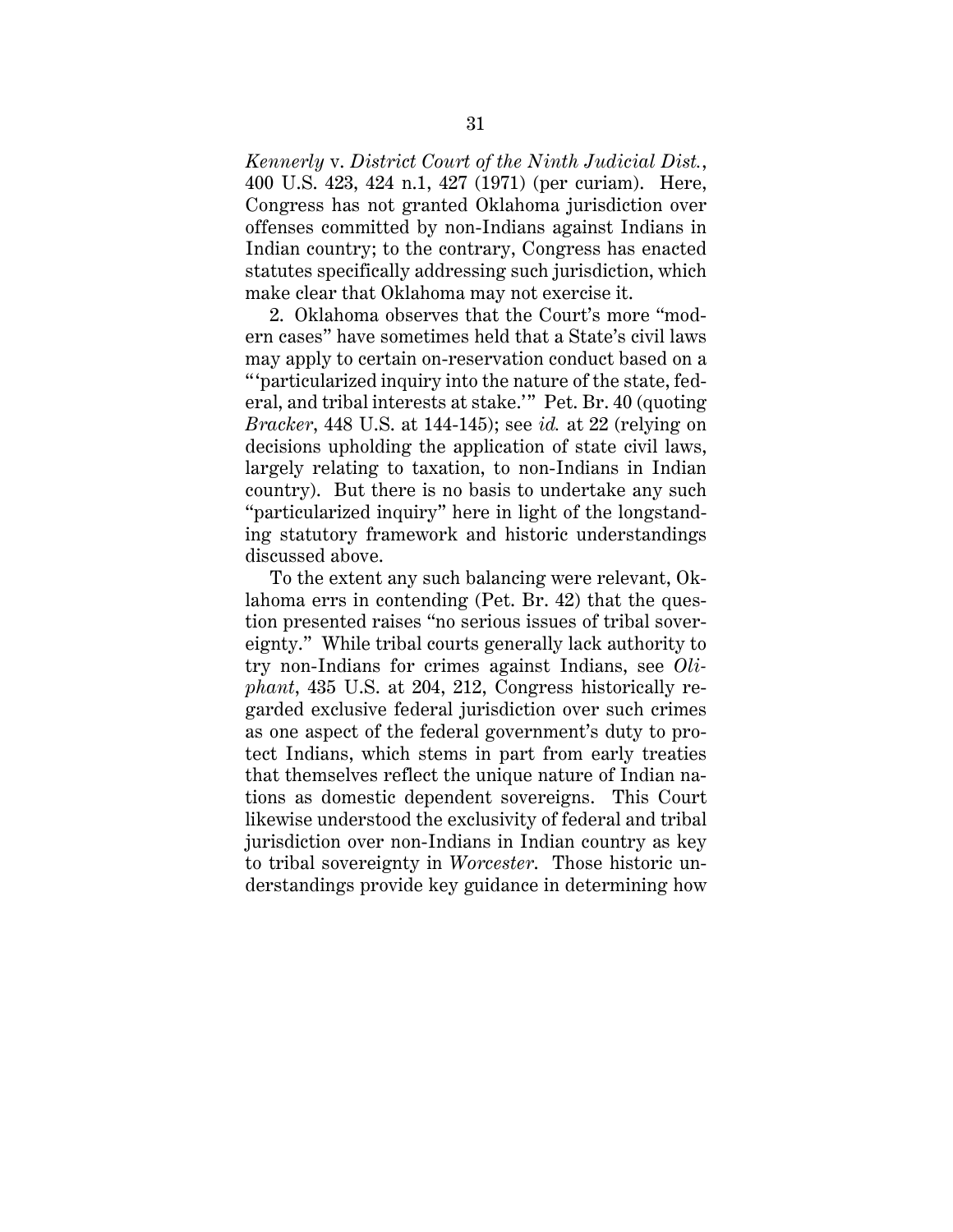Congress, the Tribes, and the public would have understood Section 1152 and its predecessors—and they would likewise be relevant to any assessment of state, tribal, and federal interests. 8

3. Finally, although this Court's decision in *McGirt*  increased the practical consequences of the question presented in Oklahoma, that change does not warrant a reversal of principles long governing criminal jurisdiction in Indian country throughout the Nation. Federal law enforcement agencies in Oklahoma are working diligently with tribal and State partners to address the increased caseload occasioned by *McGirt*, including by indicting respondent here. While Oklahoma contends (Pet. Br. 8-9) that those efforts may result in shorter federal sentences, it ignores the differences between

<sup>8</sup> The United States explained in *Flint* that—putting to one side the origins and history of Indian law and criminal jurisdiction in Indian country in particular—a strong policy argument could be made in more modern times that concurrent state jurisdiction over crimes committed by non-Indians against Indians would be consistent with state, federal, and tribal interests. See *Flint* Br. at 15-17. Largely for that reason, the Office of Legal Counsel concluded in 1979 that, although the question was "exceedingly difficult," a "substantial case" could be made that States should not be deprived of jurisdiction over offenses committed by non-Indians against Indians. *Memorandum Opinion for the Deputy Attorney General*, 3 Op. O.L.C. 111, 117, 120. The United States Attorneys' Manual took a similar position. U.S. Dep't of Justice, *United States Attorneys' Manual* § 9-20.215 (1985). As the United States explained in *Flint*, however, the government subsequently came to a different view upon a thorough reexamination of the issue in light of the statutory text, history, and case law discussed above. The current Justice Manual thus explains that absent a contrary Act of Congress, federal jurisdiction over crimes committed by non-Indians against Indians in Indian country is exclusive. See U.S. Dep't of Justice, *Criminal Resource Manual* 685 (updated Jan. 22, 2020).